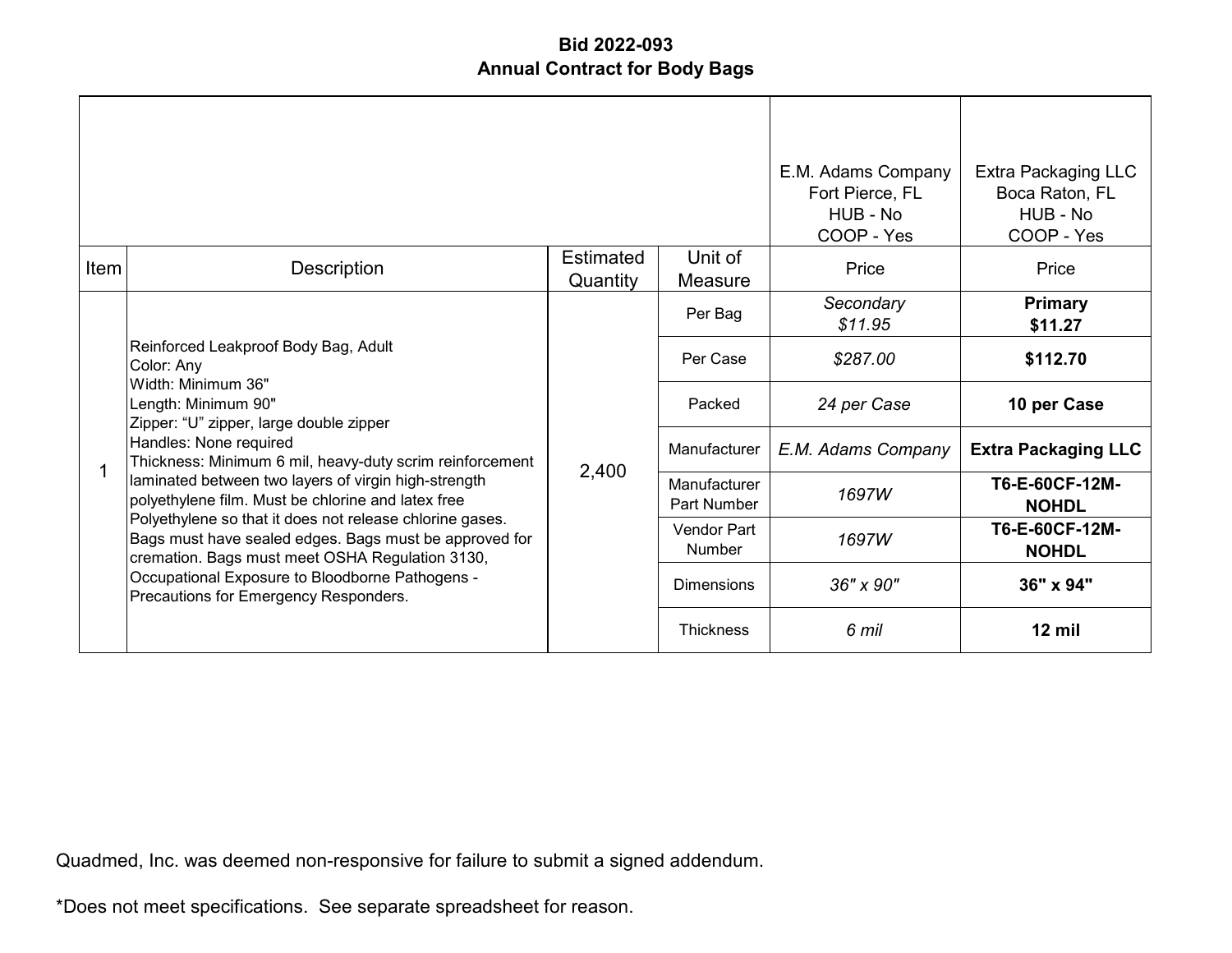|      |                                                                                                                                                                                                                                                                   |                              |                             | Henry Schein, Inc.<br>Melville, NY<br>HUB - No<br>COOP - Yes | <b>McKesson Medical-</b><br><b>Surgical Government</b><br>Solutions LLC<br>Henrico, VA<br>HUB - No<br>COOP - Yes |
|------|-------------------------------------------------------------------------------------------------------------------------------------------------------------------------------------------------------------------------------------------------------------------|------------------------------|-----------------------------|--------------------------------------------------------------|------------------------------------------------------------------------------------------------------------------|
| Item | Description                                                                                                                                                                                                                                                       | <b>Estimated</b><br>Quantity | Unit of<br>Measure          | Price                                                        | Price                                                                                                            |
|      | Reinforced Leakproof Body Bag, Adult<br>Color: Any<br>Width: Minimum 36"<br>Length: Minimum 90"<br>Zipper: "U" zipper, large double zipper<br>Handles: None required<br>Thickness: Minimum 6 mil, heavy-duty scrim reinforcement                                  |                              | Per Bag                     | $$9.96*$                                                     | \$19.06                                                                                                          |
|      |                                                                                                                                                                                                                                                                   |                              | Per Case                    | \$99.60                                                      | \$228.73                                                                                                         |
|      |                                                                                                                                                                                                                                                                   |                              | Packed                      | 10 per Case                                                  | 12 per Case                                                                                                      |
|      |                                                                                                                                                                                                                                                                   |                              | Manufacturer                | <b>ADI</b> Medical                                           | LDI                                                                                                              |
|      | laminated between two layers of virgin high-strength<br>polyethylene film. Must be chlorine and latex free                                                                                                                                                        | 2,400                        | Manufacturer<br>Part Number | 40369                                                        | EMD2-4096A                                                                                                       |
|      | Polyethylene so that it does not release chlorine gases.<br>Bags must have sealed edges. Bags must be approved for<br>cremation. Bags must meet OSHA Regulation 3130,<br>Occupational Exposure to Bloodborne Pathogens -<br>Precautions for Emergency Responders. |                              | Vendor Part<br>Number       | 4992764                                                      | 766954                                                                                                           |
|      |                                                                                                                                                                                                                                                                   |                              | <b>Dimensions</b>           | 36" x 90"                                                    | 40" x 96"                                                                                                        |
|      |                                                                                                                                                                                                                                                                   |                              | <b>Thickness</b>            | .18 mm (7.0866 mil)                                          | 8 mil                                                                                                            |

Quadmed, Inc. was deemed non-responsive for failure to submit a signed addendum.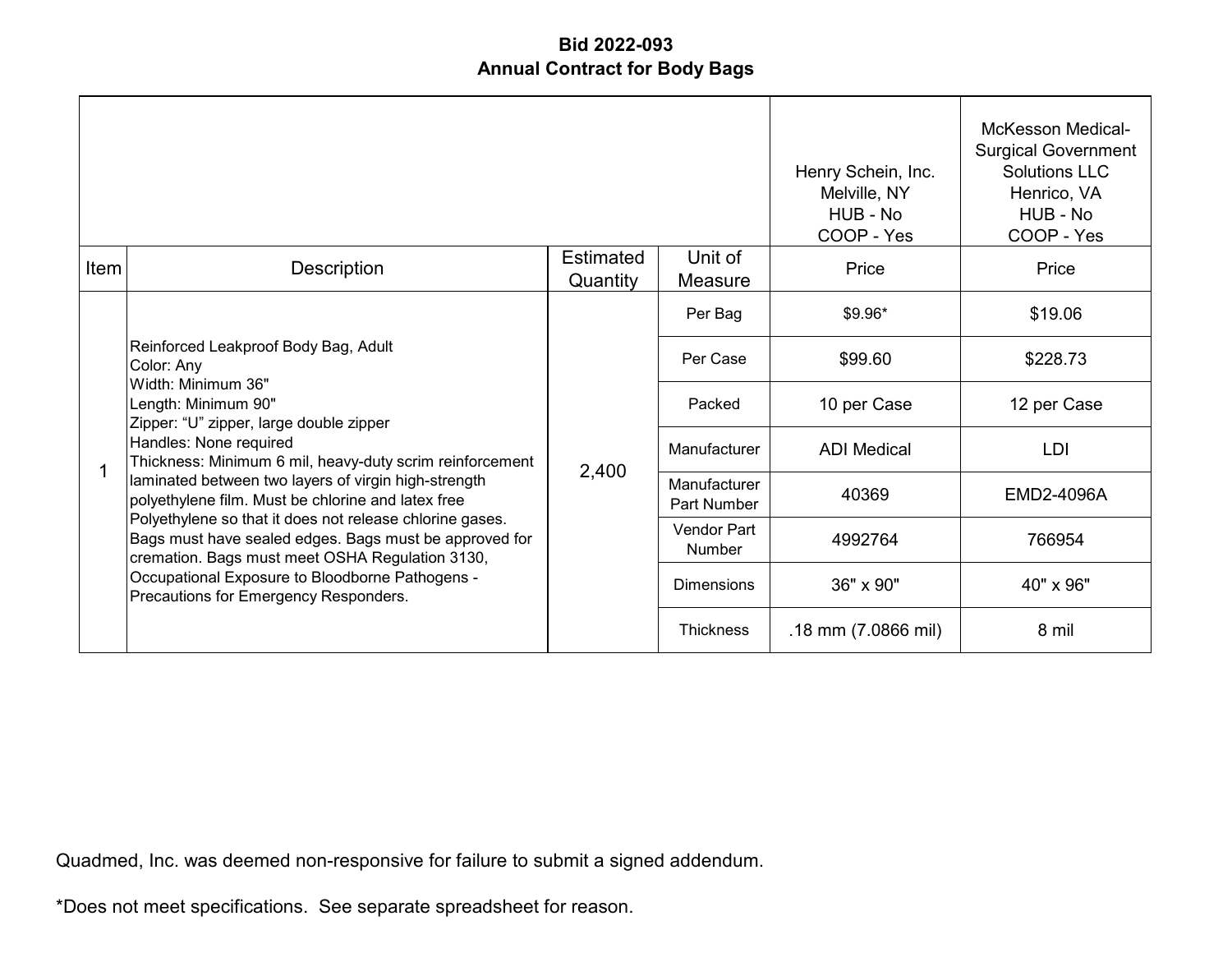|      |                                                                                                                                                                                                                                                                   |                       |                                    | <b>MP Acquisition LLC</b><br>d/b/a Mopec<br>Madison Heights, MI<br>HUB - No<br>COOP - Yes | Salam International,<br>Inc.<br>Foothill Ranch, CA<br>HUB - No<br>COOP - Yes |
|------|-------------------------------------------------------------------------------------------------------------------------------------------------------------------------------------------------------------------------------------------------------------------|-----------------------|------------------------------------|-------------------------------------------------------------------------------------------|------------------------------------------------------------------------------|
| Item | Description                                                                                                                                                                                                                                                       | Estimated<br>Quantity | Unit of<br>Measure                 | Price                                                                                     | Price                                                                        |
|      | Reinforced Leakproof Body Bag, Adult<br>Color: Any<br>Width: Minimum 36"<br>Length: Minimum 90"<br>Zipper: "U" zipper, large double zipper<br>Handles: None required<br>Thickness: Minimum 6 mil, heavy-duty scrim reinforcement                                  |                       | Per Bag                            | \$18.00                                                                                   | $$10.74*$                                                                    |
|      |                                                                                                                                                                                                                                                                   |                       | Per Case                           | \$360.00                                                                                  | \$214.80                                                                     |
|      |                                                                                                                                                                                                                                                                   |                       | Packed                             | 20 per Case                                                                               | 20 per Case                                                                  |
|      |                                                                                                                                                                                                                                                                   |                       | Manufacturer                       | Mopec                                                                                     | Salam International,<br>Inc.                                                 |
|      | laminated between two layers of virgin high-strength<br>polyethylene film. Must be chlorine and latex free                                                                                                                                                        | 2,400                 | Manufacturer<br><b>Part Number</b> | <b>BE165-WHT</b>                                                                          | 11-224W                                                                      |
|      | Polyethylene so that it does not release chlorine gases.<br>Bags must have sealed edges. Bags must be approved for<br>cremation. Bags must meet OSHA Regulation 3130,<br>Occupational Exposure to Bloodborne Pathogens -<br>Precautions for Emergency Responders. |                       | Vendor Part<br>Number              | <b>BE165-WHT</b>                                                                          | 11-224W                                                                      |
|      |                                                                                                                                                                                                                                                                   |                       | <b>Dimensions</b>                  | 40" x 90"                                                                                 | 36" x 94"                                                                    |
|      |                                                                                                                                                                                                                                                                   |                       | <b>Thickness</b>                   | 7 mil                                                                                     | 16-19 mil                                                                    |

Quadmed, Inc. was deemed non-responsive for failure to submit a signed addendum.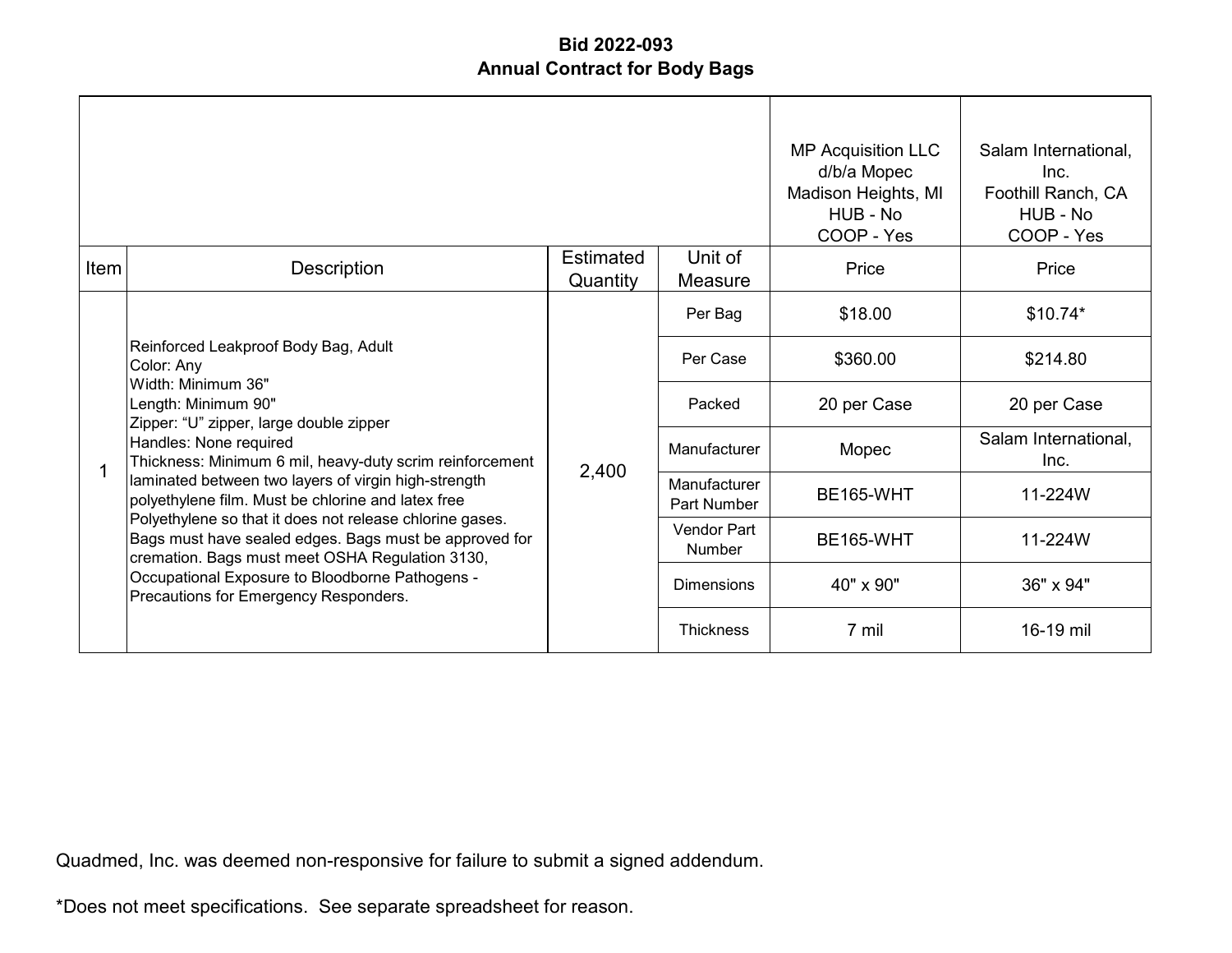|      |                                                                                                                                                                                                                                                                   |                              |                              | <b>Smart Choice</b><br>Industries, Inc. d/b/a<br><b>Smart Choice Funeral</b><br><b>Supplies</b><br>Brooklyn, NY<br>HUB - No<br>COOP - Yes |
|------|-------------------------------------------------------------------------------------------------------------------------------------------------------------------------------------------------------------------------------------------------------------------|------------------------------|------------------------------|-------------------------------------------------------------------------------------------------------------------------------------------|
| Item | <b>Description</b>                                                                                                                                                                                                                                                | <b>Estimated</b><br>Quantity | Unit of<br>Measure           | Price                                                                                                                                     |
|      | Reinforced Leakproof Body Bag, Adult<br>Color: Any<br>Width: Minimum 36"<br>Length: Minimum 90"<br>Zipper: "U" zipper, large double zipper<br>Handles: None required<br>Thickness: Minimum 6 mil, heavy-duty scrim reinforcement                                  |                              | Per Bag                      | \$8.00*                                                                                                                                   |
|      |                                                                                                                                                                                                                                                                   | 2,400                        | Per Case                     | \$80.00                                                                                                                                   |
|      |                                                                                                                                                                                                                                                                   |                              | Packed                       | 10 per Case                                                                                                                               |
| 1    |                                                                                                                                                                                                                                                                   |                              | Manufacturer                 | <b>Smart Choice Funeral</b><br><b>Supplies</b>                                                                                            |
|      | laminated between two layers of virgin high-strength<br>polyethylene film. Must be chlorine and latex free                                                                                                                                                        |                              | Manufacturer<br>Part Number  | SC-030                                                                                                                                    |
|      | Polyethylene so that it does not release chlorine gases.<br>Bags must have sealed edges. Bags must be approved for<br>cremation. Bags must meet OSHA Regulation 3130,<br>Occupational Exposure to Bloodborne Pathogens -<br>Precautions for Emergency Responders. |                              | <b>Vendor Part</b><br>Number | SC-030                                                                                                                                    |
|      |                                                                                                                                                                                                                                                                   |                              | <b>Dimensions</b>            | 36" x 90"                                                                                                                                 |
|      |                                                                                                                                                                                                                                                                   |                              | <b>Thickness</b>             | 7 mil                                                                                                                                     |

Quadmed, Inc. was deemed non-responsive for failure to submit a signed addendum.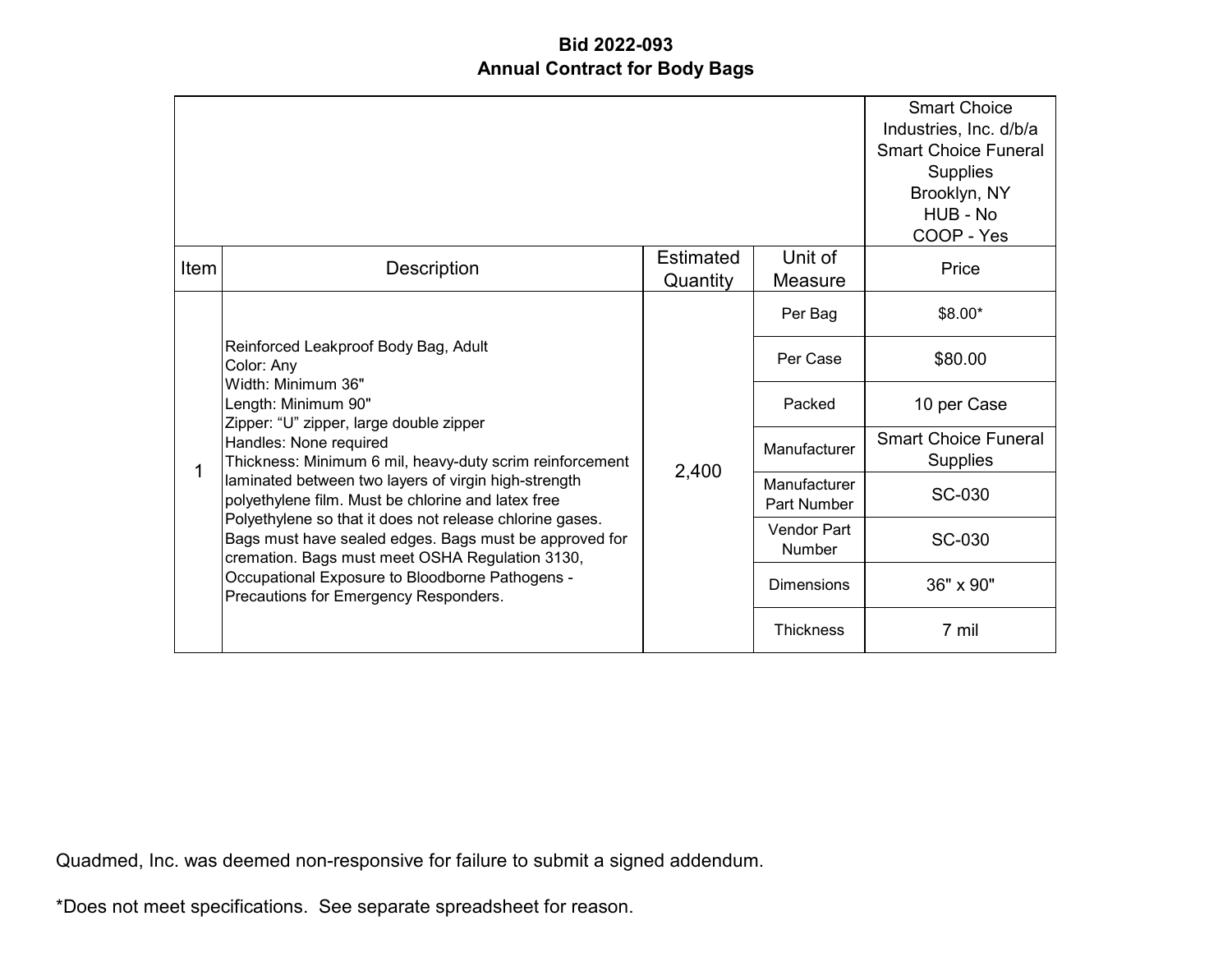|      |                                                                                                                                                                                                                                                                   |                              |                             | E.M. Adams Company<br>Fort Pierce, FL<br>HUB - No<br>COOP - Yes | Extra Packaging LLC<br>Boca Raton, FL<br>HUB - No<br>COOP - Yes |
|------|-------------------------------------------------------------------------------------------------------------------------------------------------------------------------------------------------------------------------------------------------------------------|------------------------------|-----------------------------|-----------------------------------------------------------------|-----------------------------------------------------------------|
| Item | Description                                                                                                                                                                                                                                                       | <b>Estimated</b><br>Quantity | Unit of<br>Measure          | Price                                                           | Price                                                           |
|      | Reinforced Leakproof Body Bag, Bariatric<br>Color: Any<br>Width: Minimum 72"<br>Length: Minimum 90"<br>Zipper: "U" zipper, large double zipper                                                                                                                    | 250                          | Per Bag                     | <b>Primary</b><br>\$38.00                                       | $$50.79*$                                                       |
|      |                                                                                                                                                                                                                                                                   |                              | Per Case                    | \$456.00                                                        | \$203.16                                                        |
|      |                                                                                                                                                                                                                                                                   |                              | Packed                      | 12 per Case                                                     | 4 per Case                                                      |
| 2    | Handles: Minimum 6<br>Thickness: Minimum 6 mil, heavy-duty scrim reinforcement                                                                                                                                                                                    |                              | Manufacturer                | <b>E.M. Adams Company</b>                                       | Extra Packaging LLC                                             |
|      | laminated between two layers of virgin high-strength<br>polyethylene film. Must be chlorine and latex free                                                                                                                                                        |                              | Manufacturer<br>Part Number | 1640B                                                           | T8-E-60CF-12M-CFX08-<br>US                                      |
|      | Polyethylene so that it does not release chlorine gases.<br>Bags must have sealed edges. Bags must be approved for<br>cremation. Bags must meet OSHA Regulation 3130,<br>Occupational Exposure to Bloodborne Pathogens -<br>Precautions for Emergency Responders. |                              | Vendor Part<br>Number       | 1640B                                                           | T8-E-60CF-12M-CFX08-<br><b>US</b>                               |
|      |                                                                                                                                                                                                                                                                   |                              | <b>Dimensions</b>           | 72" x 90"                                                       | 54" x 108"                                                      |
|      |                                                                                                                                                                                                                                                                   |                              | <b>Thickness</b>            | 6 mil                                                           | $12 \text{ mil}$                                                |

Quadmed, Inc. was deemed non-responsive for failure to submit a signed addendum.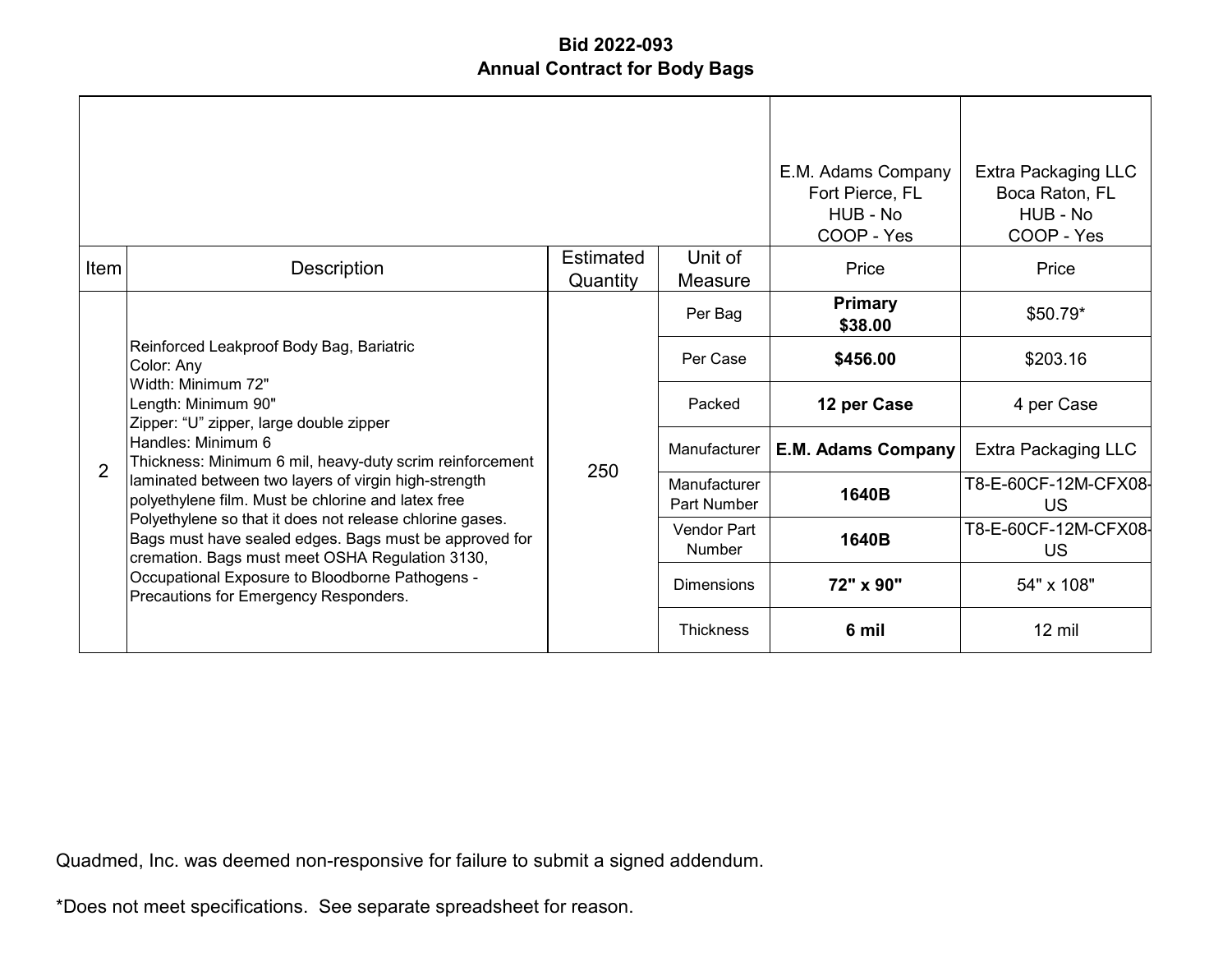|                |                                                                                                                                                                                                                                                                   |                              |                             | Henry Schein, Inc.<br>Melville, NY<br>HUB - No<br>COOP - Yes | <b>McKesson Medical-</b><br><b>Surgical Government</b><br>Solutions LLC<br>Henrico, VA<br>HUB - No<br>COOP - Yes |
|----------------|-------------------------------------------------------------------------------------------------------------------------------------------------------------------------------------------------------------------------------------------------------------------|------------------------------|-----------------------------|--------------------------------------------------------------|------------------------------------------------------------------------------------------------------------------|
| Item           | Description                                                                                                                                                                                                                                                       | <b>Estimated</b><br>Quantity | Unit of<br>Measure          | Price                                                        | Price                                                                                                            |
|                | Reinforced Leakproof Body Bag, Bariatric<br>Color: Any<br>Width: Minimum 72"<br>Length: Minimum 90"<br>Zipper: "U" zipper, large double zipper<br>Handles: Minimum 6<br>Thickness: Minimum 6 mil, heavy-duty scrim reinforcement                                  | 250                          | Per Bag                     | No Bid                                                       | No Bid                                                                                                           |
|                |                                                                                                                                                                                                                                                                   |                              | Per Case                    | No Bid                                                       | No Bid                                                                                                           |
|                |                                                                                                                                                                                                                                                                   |                              | Packed                      | No Bid                                                       | No Bid                                                                                                           |
| $\overline{2}$ |                                                                                                                                                                                                                                                                   |                              | Manufacturer                | No Bid                                                       | No Bid                                                                                                           |
|                | laminated between two layers of virgin high-strength<br>polyethylene film. Must be chlorine and latex free                                                                                                                                                        |                              | Manufacturer<br>Part Number | No Bid                                                       | No Bid                                                                                                           |
|                | Polyethylene so that it does not release chlorine gases.<br>Bags must have sealed edges. Bags must be approved for<br>cremation. Bags must meet OSHA Regulation 3130,<br>Occupational Exposure to Bloodborne Pathogens -<br>Precautions for Emergency Responders. |                              | Vendor Part<br>Number       | No Bid                                                       | No Bid                                                                                                           |
|                |                                                                                                                                                                                                                                                                   |                              | <b>Dimensions</b>           | No Bid                                                       | No Bid                                                                                                           |
|                |                                                                                                                                                                                                                                                                   |                              | <b>Thickness</b>            | No Bid                                                       | No Bid                                                                                                           |

Quadmed, Inc. was deemed non-responsive for failure to submit a signed addendum.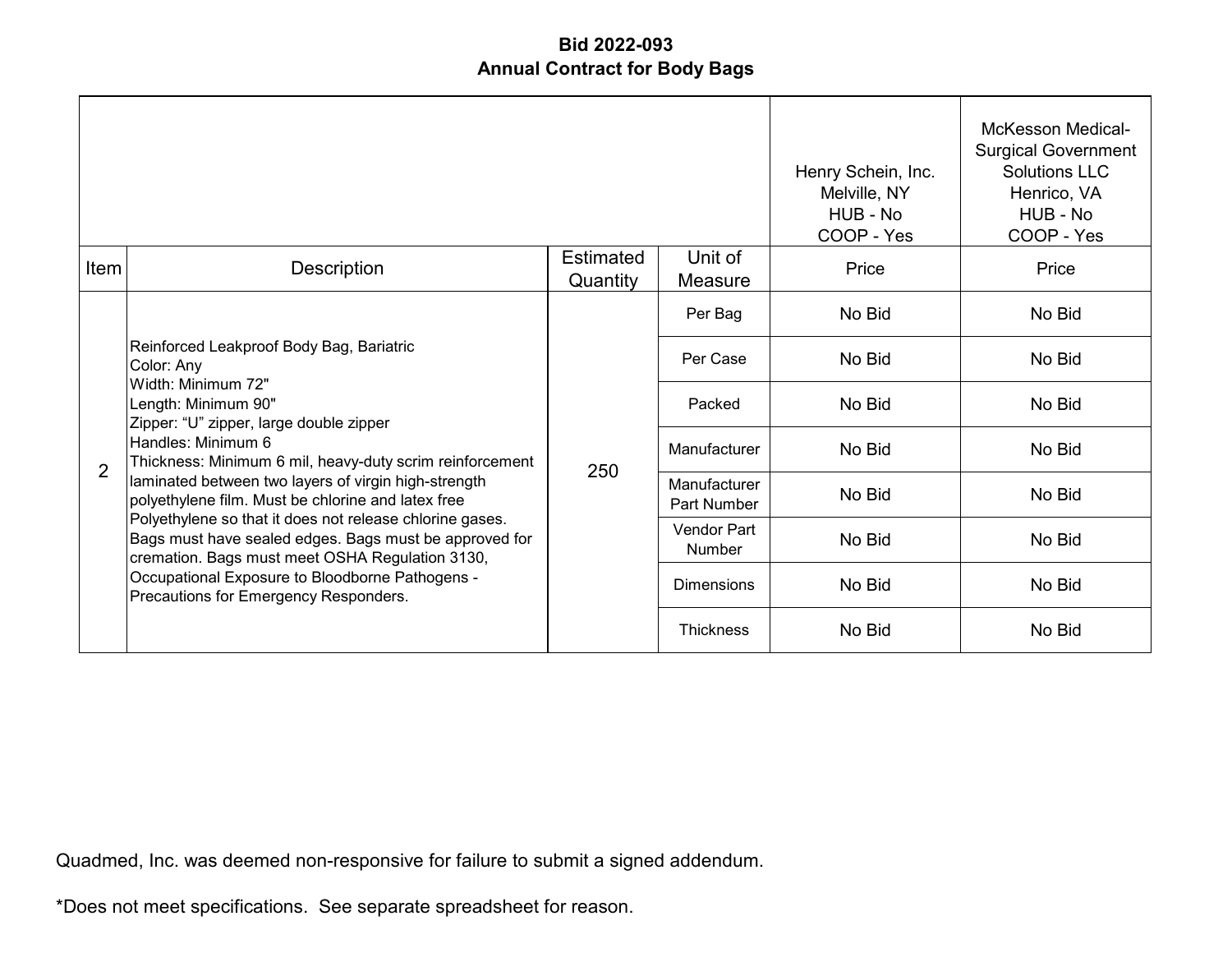|                |                                                                                                                                                                                                                                                                   |                       |                                    | <b>MP Acquisition LLC</b><br>d/b/a Mopec<br>Madison Heights, MI<br>HUB - No<br>COOP - Yes | Salam International,<br>Inc.<br>Foothill Ranch, CA<br>HUB - No<br>COOP - Yes |
|----------------|-------------------------------------------------------------------------------------------------------------------------------------------------------------------------------------------------------------------------------------------------------------------|-----------------------|------------------------------------|-------------------------------------------------------------------------------------------|------------------------------------------------------------------------------|
| Item           | Description                                                                                                                                                                                                                                                       | Estimated<br>Quantity | Unit of<br>Measure                 | Price                                                                                     | Price                                                                        |
|                | Reinforced Leakproof Body Bag, Bariatric<br>Color: Any<br>Width: Minimum 72"<br>Length: Minimum 90"<br>Zipper: "U" zipper, large double zipper                                                                                                                    | 250                   | Per Bag                            | $$65.00*$                                                                                 | No Bid                                                                       |
|                |                                                                                                                                                                                                                                                                   |                       | Per Case                           | \$325.00                                                                                  | No Bid                                                                       |
|                |                                                                                                                                                                                                                                                                   |                       | Packed                             | 5 per Case                                                                                | No Bid                                                                       |
| $\overline{2}$ | Handles: Minimum 6<br>Thickness: Minimum 6 mil, heavy-duty scrim reinforcement                                                                                                                                                                                    |                       | Manufacturer                       | Mopec                                                                                     | No Bid                                                                       |
|                | laminated between two layers of virgin high-strength<br>polyethylene film. Must be chlorine and latex free                                                                                                                                                        |                       | Manufacturer<br><b>Part Number</b> | <b>BE177</b>                                                                              | No Bid                                                                       |
|                | Polyethylene so that it does not release chlorine gases.<br>Bags must have sealed edges. Bags must be approved for<br>cremation. Bags must meet OSHA Regulation 3130,<br>Occupational Exposure to Bloodborne Pathogens -<br>Precautions for Emergency Responders. |                       | Vendor Part<br><b>Number</b>       | <b>BE177</b>                                                                              | No Bid                                                                       |
|                |                                                                                                                                                                                                                                                                   |                       | <b>Dimensions</b>                  | 54" x 98"                                                                                 | No Bid                                                                       |
|                |                                                                                                                                                                                                                                                                   |                       | <b>Thickness</b>                   | 7 mil                                                                                     | No Bid                                                                       |

Quadmed, Inc. was deemed non-responsive for failure to submit a signed addendum.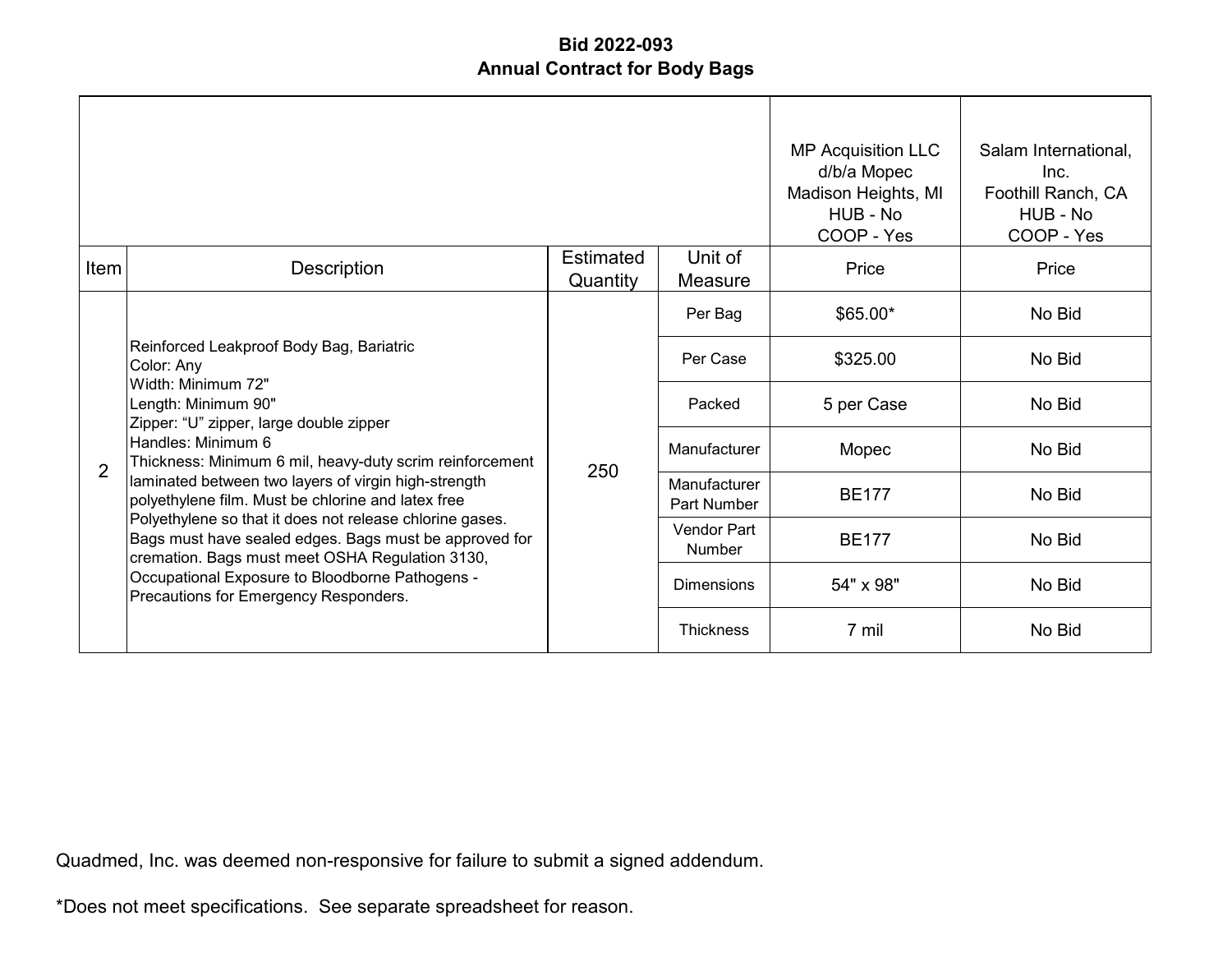|                |                                                                                                                                                                                                                                                                   |                              |                                     | <b>Smart Choice</b><br>Industries, Inc. d/b/a<br><b>Smart Choice Funeral</b><br><b>Supplies</b><br>Brooklyn, NY<br>HUB - No<br>COOP - Yes |
|----------------|-------------------------------------------------------------------------------------------------------------------------------------------------------------------------------------------------------------------------------------------------------------------|------------------------------|-------------------------------------|-------------------------------------------------------------------------------------------------------------------------------------------|
| Item           | Description                                                                                                                                                                                                                                                       | <b>Estimated</b><br>Quantity | Unit of<br>Measure                  | Price                                                                                                                                     |
|                |                                                                                                                                                                                                                                                                   |                              | Per Bag                             | No Bid                                                                                                                                    |
|                | Reinforced Leakproof Body Bag, Bariatric<br>Color: Any<br>Width: Minimum 72"<br>Length: Minimum 90"<br>Zipper: "U" zipper, large double zipper<br>Handles: Minimum 6<br>Thickness: Minimum 6 mil, heavy-duty scrim reinforcement                                  | 250                          | Per Case                            | No Bid                                                                                                                                    |
|                |                                                                                                                                                                                                                                                                   |                              | Packed                              | No Bid                                                                                                                                    |
| $\overline{2}$ |                                                                                                                                                                                                                                                                   |                              | Manufacturer                        | No Bid                                                                                                                                    |
|                | laminated between two layers of virgin high-strength<br>polyethylene film. Must be chlorine and latex free                                                                                                                                                        |                              | Manufacturer<br>Part Number         | No Bid                                                                                                                                    |
|                | Polyethylene so that it does not release chlorine gases.<br>Bags must have sealed edges. Bags must be approved for<br>cremation. Bags must meet OSHA Regulation 3130,<br>Occupational Exposure to Bloodborne Pathogens -<br>Precautions for Emergency Responders. |                              | <b>Vendor Part</b><br><b>Number</b> | No Bid                                                                                                                                    |
|                |                                                                                                                                                                                                                                                                   |                              | <b>Dimensions</b>                   | No Bid                                                                                                                                    |
|                |                                                                                                                                                                                                                                                                   |                              | <b>Thickness</b>                    | No Bid                                                                                                                                    |

Quadmed, Inc. was deemed non-responsive for failure to submit a signed addendum.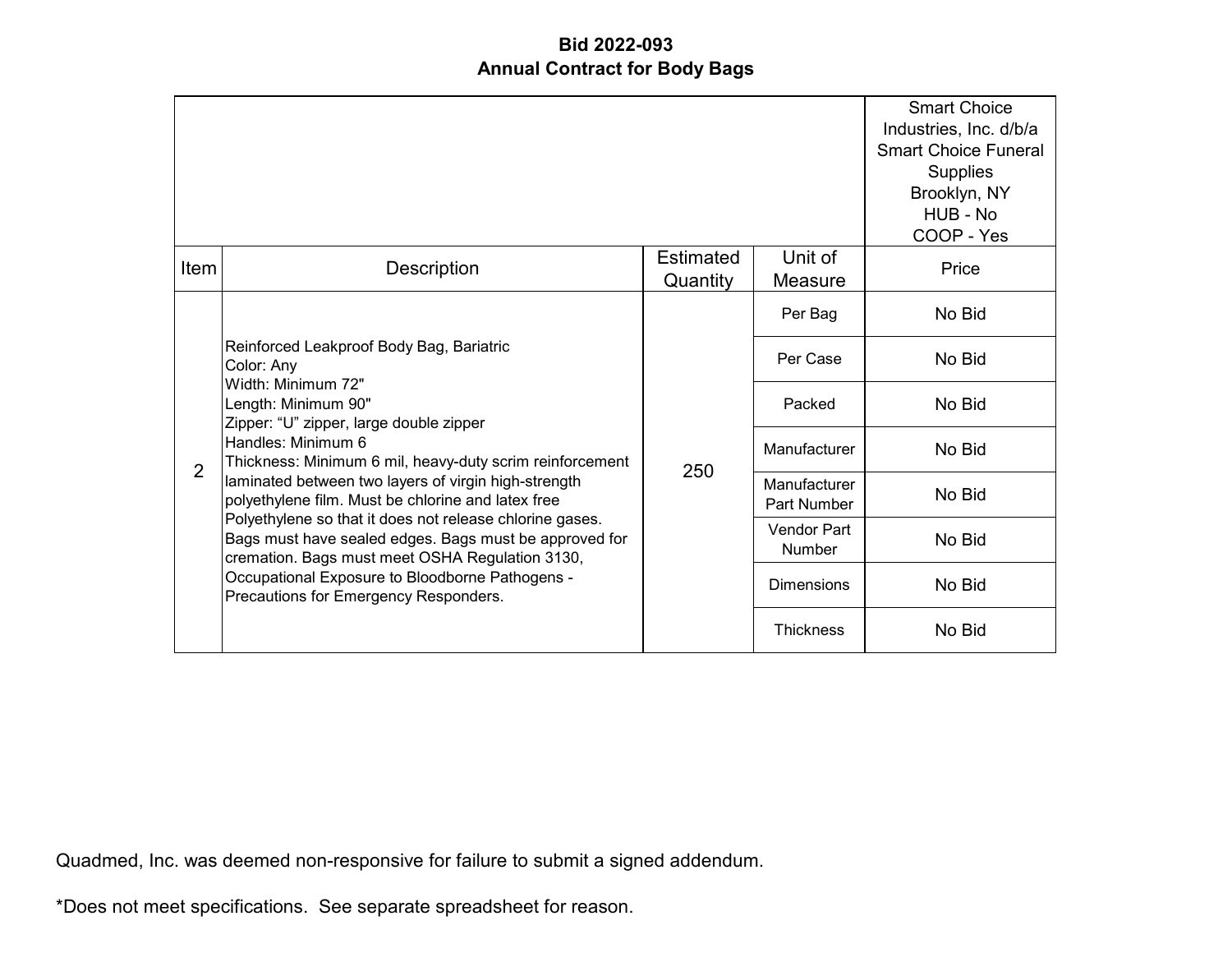|      |                                                                                                                                                                                                                                                                   |                              |                                    | E.M. Adams Company<br>Fort Pierce, FL<br>HUB - No<br>COOP - Yes | Extra Packaging LLC<br>Boca Raton, FL<br>HUB - No<br>COOP - Yes |
|------|-------------------------------------------------------------------------------------------------------------------------------------------------------------------------------------------------------------------------------------------------------------------|------------------------------|------------------------------------|-----------------------------------------------------------------|-----------------------------------------------------------------|
| Item | Description                                                                                                                                                                                                                                                       | <b>Estimated</b><br>Quantity | Unit of<br>Measure                 | Price                                                           | Price                                                           |
|      | Reinforced Leakproof Body Bag, Transport<br>Color: Any<br>Width: Minimum 36"<br>Length: Minimum 90"<br>Zipper: "U" zipper, large double zipper<br>Handles: Minimum 6<br>Thickness: Minimum 6 mil, heavy-duty scrim reinforcement                                  |                              | Per Bag                            | Secondary<br>\$19.91                                            | <b>Primary</b><br>\$16.79                                       |
|      |                                                                                                                                                                                                                                                                   | 1,800                        | Per Case                           | \$239.00                                                        | \$167.90                                                        |
|      |                                                                                                                                                                                                                                                                   |                              | Packed                             | 12 per Case                                                     | 10 per Case                                                     |
| 3    |                                                                                                                                                                                                                                                                   |                              | Manufacturer                       | E.M. Adams Company                                              | <b>Extra Packaging LLC</b>                                      |
|      | laminated between two layers of virgin high-strength<br>polyethylene film. Must be chlorine and latex free                                                                                                                                                        |                              | Manufacturer<br><b>Part Number</b> | 1630B                                                           | T6-E-60CF-12M-CFX06-US                                          |
|      | Polyethylene so that it does not release chlorine gases.<br>Bags must have sealed edges. Bags must be approved for<br>cremation. Bags must meet OSHA Regulation 3130,<br>Occupational Exposure to Bloodborne Pathogens -<br>Precautions for Emergency Responders. |                              | Vendor Part<br>Number              | 1630B                                                           | T6-E-60CF-12M-CFX06-US                                          |
|      |                                                                                                                                                                                                                                                                   |                              | Dimensions                         | 36" x 90"                                                       | 36" x 94"                                                       |
|      |                                                                                                                                                                                                                                                                   |                              | <b>Thickness</b>                   | 6 mil                                                           | $12$ mil                                                        |

Quadmed, Inc. was deemed non-responsive for failure to submit a signed addendum.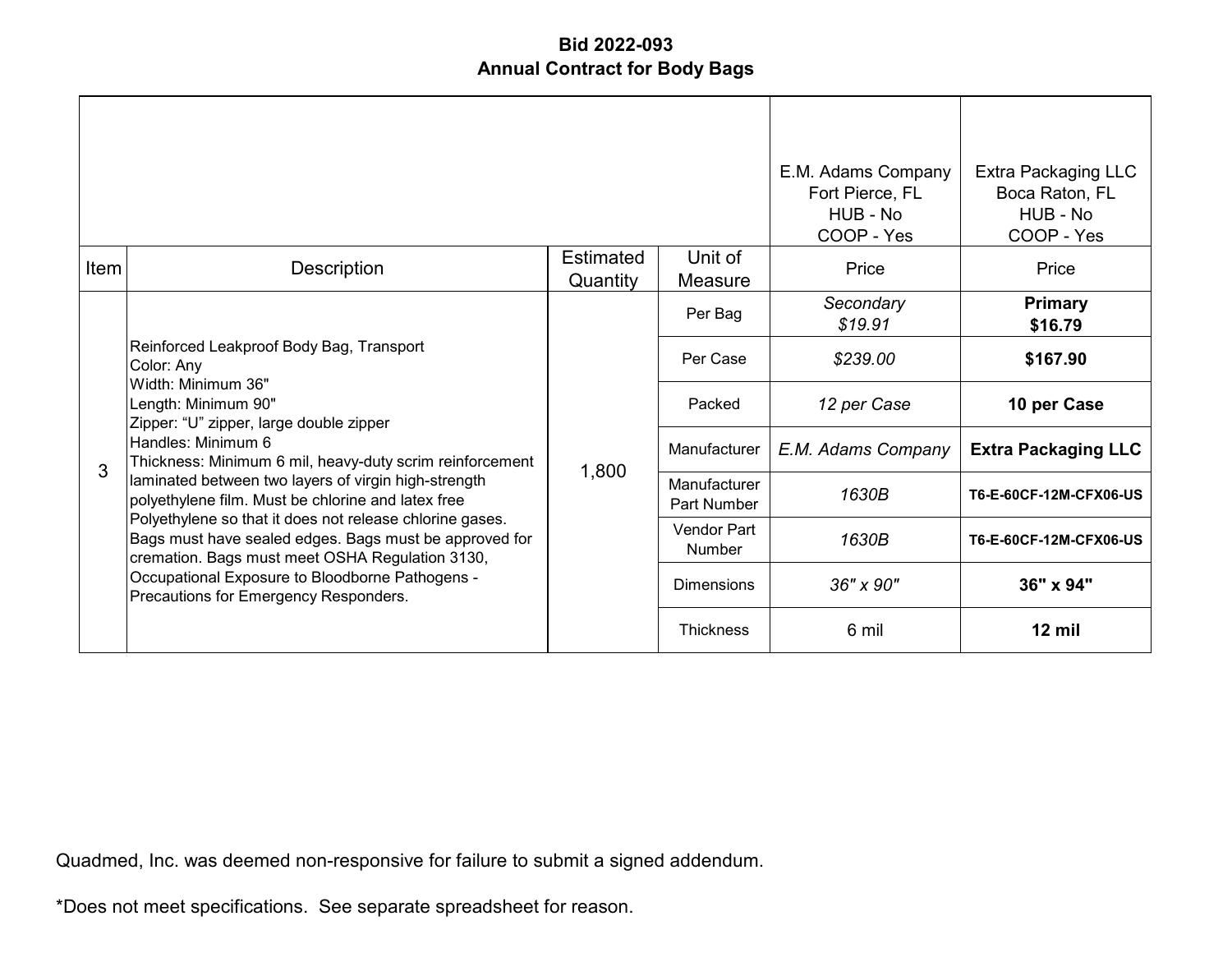|      |                                                                                                                                                                                                                                                                   |                              | Henry Schein, Inc.<br>Melville, NY<br>HUB - No<br>COOP - Yes | <b>McKesson Medical-</b><br><b>Surgical Government</b><br>Solutions LLC<br>Henrico, VA<br>HUB - No<br>COOP - Yes |                       |
|------|-------------------------------------------------------------------------------------------------------------------------------------------------------------------------------------------------------------------------------------------------------------------|------------------------------|--------------------------------------------------------------|------------------------------------------------------------------------------------------------------------------|-----------------------|
| Item | Description                                                                                                                                                                                                                                                       | <b>Estimated</b><br>Quantity | Unit of<br>Measure                                           | Price                                                                                                            | Price                 |
|      | Reinforced Leakproof Body Bag, Transport<br>Color: Any<br>Width: Minimum 36"<br>Length: Minimum 90"<br>Zipper: "U" zipper, large double zipper                                                                                                                    |                              | Per Bag                                                      | \$24.77                                                                                                          | Withdrew bid for item |
|      |                                                                                                                                                                                                                                                                   |                              | Per Case                                                     | \$123.85                                                                                                         | Withdrew bid for item |
|      |                                                                                                                                                                                                                                                                   |                              | Packed                                                       | 5 per Case                                                                                                       | Withdrew bid for item |
| 3    | Handles: Minimum 6<br>Thickness: Minimum 6 mil, heavy-duty scrim reinforcement                                                                                                                                                                                    |                              | Manufacturer                                                 | <b>ADI Medical</b>                                                                                               | Withdrew bid for item |
|      | laminated between two layers of virgin high-strength<br>polyethylene film. Must be chlorine and latex free                                                                                                                                                        | 1,800                        | Manufacturer<br>Part Number                                  | 40495                                                                                                            | Withdrew bid for item |
|      | Polyethylene so that it does not release chlorine gases.<br>Bags must have sealed edges. Bags must be approved for<br>cremation. Bags must meet OSHA Regulation 3130,<br>Occupational Exposure to Bloodborne Pathogens -<br>Precautions for Emergency Responders. |                              | Vendor Part<br>Number                                        | 4992428                                                                                                          | Withdrew bid for item |
|      |                                                                                                                                                                                                                                                                   |                              | <b>Dimensions</b>                                            | 36" x 90"                                                                                                        | Withdrew bid for item |
|      |                                                                                                                                                                                                                                                                   |                              | <b>Thickness</b>                                             | .5 mm (19.685 mil)                                                                                               | Withdrew bid for item |

Quadmed, Inc. was deemed non-responsive for failure to submit a signed addendum.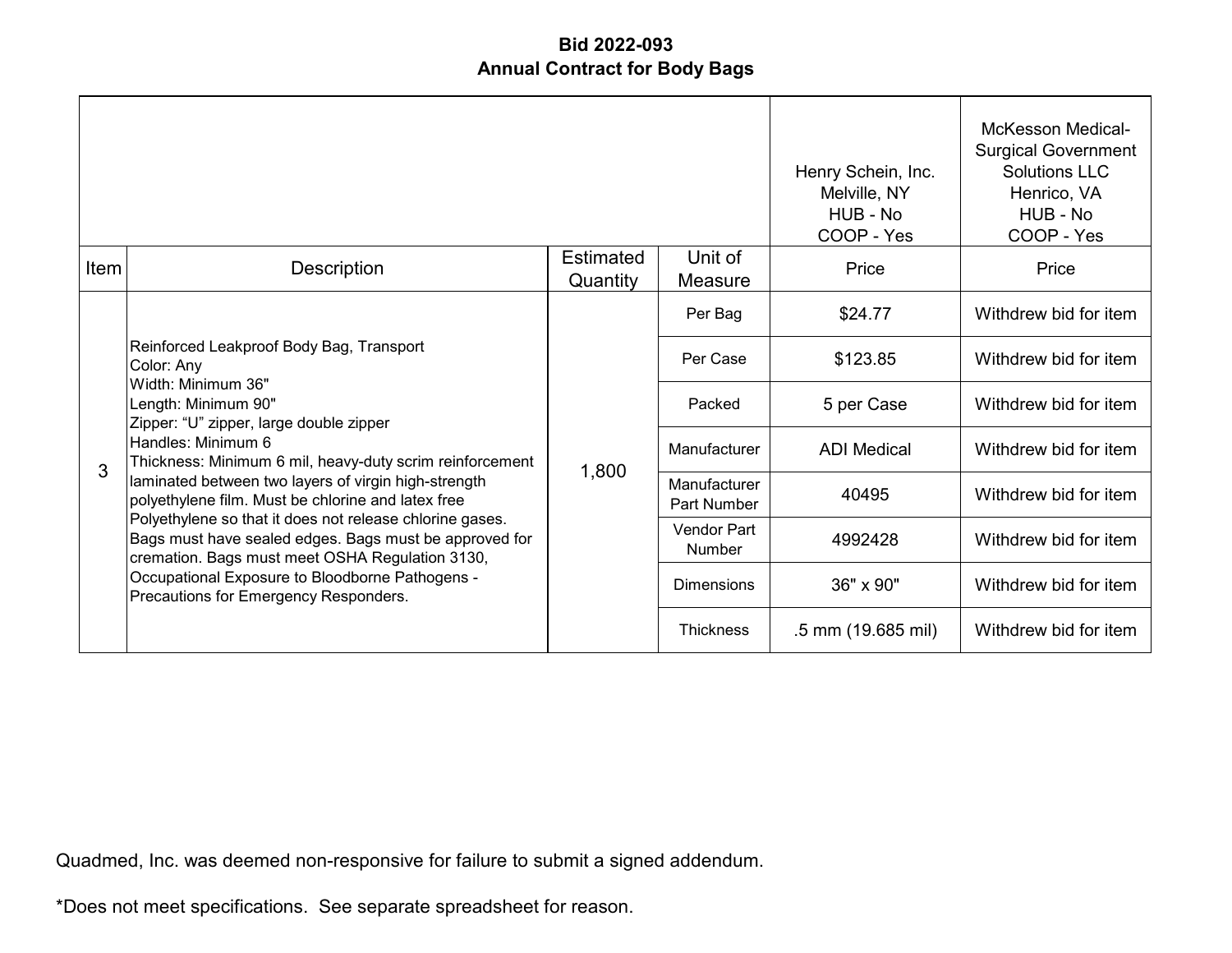|      |                                                                                                                                                                                                                                                                   |                              |                              | <b>MP Acquisition LLC</b><br>d/b/a Mopec<br>Madison Heights, MI<br>HUB - No<br>COOP - Yes | Salam International,<br>Inc.<br>Foothill Ranch, CA<br>HUB - No<br>COOP - Yes |
|------|-------------------------------------------------------------------------------------------------------------------------------------------------------------------------------------------------------------------------------------------------------------------|------------------------------|------------------------------|-------------------------------------------------------------------------------------------|------------------------------------------------------------------------------|
| Item | <b>Description</b>                                                                                                                                                                                                                                                | <b>Estimated</b><br>Quantity | Unit of<br>Measure           | Price                                                                                     | Price                                                                        |
|      | Reinforced Leakproof Body Bag, Transport<br>Color: Any<br>Width: Minimum 36"<br>Length: Minimum 90"<br>Zipper: "U" zipper, large double zipper<br>Handles: Minimum 6<br>Thickness: Minimum 6 mil, heavy-duty scrim reinforcement                                  |                              | Per Bag                      | $$17.00*$                                                                                 | $$18.44*$                                                                    |
|      |                                                                                                                                                                                                                                                                   | 1,800                        | Per Case                     | \$255.00                                                                                  | \$276.60                                                                     |
|      |                                                                                                                                                                                                                                                                   |                              | Packed                       | 15 per Case                                                                               | 15 per Case                                                                  |
| 3    |                                                                                                                                                                                                                                                                   |                              | Manufacturer                 | Mopec                                                                                     | Salam International,<br>Inc.                                                 |
|      | laminated between two layers of virgin high-strength<br>polyethylene film. Must be chlorine and latex free                                                                                                                                                        |                              | Manufacturer<br>Part Number  | <b>BE179</b>                                                                              | 11-234                                                                       |
|      | Polyethylene so that it does not release chlorine gases.<br>Bags must have sealed edges. Bags must be approved for<br>cremation. Bags must meet OSHA Regulation 3130,<br>Occupational Exposure to Bloodborne Pathogens -<br>Precautions for Emergency Responders. |                              | <b>Vendor Part</b><br>Number | <b>BE179</b>                                                                              | 11-234                                                                       |
|      |                                                                                                                                                                                                                                                                   |                              | <b>Dimensions</b>            | 31.5" x 86.5"                                                                             | 36" x 94"                                                                    |
|      |                                                                                                                                                                                                                                                                   |                              | <b>Thickness</b>             | 8 mil                                                                                     | 16-19 mil                                                                    |

Quadmed, Inc. was deemed non-responsive for failure to submit a signed addendum.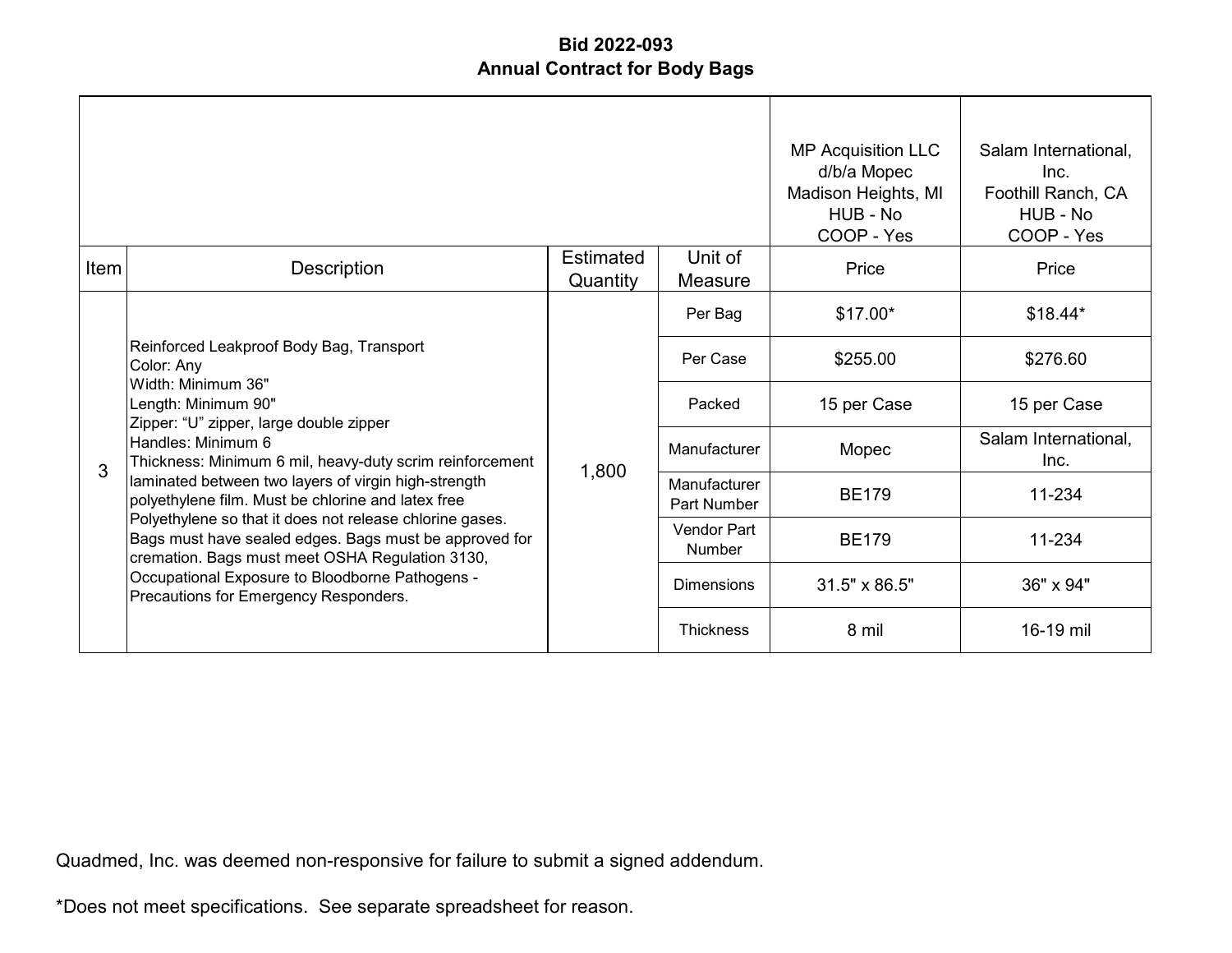|      |                                                                                                                                                                                                                                                                   |                              |                              | <b>Smart Choice</b><br>Industries, Inc. d/b/a<br><b>Smart Choice Funeral</b><br>Supplies<br>Brooklyn, NY<br>HUB - No<br>COOP - Yes |
|------|-------------------------------------------------------------------------------------------------------------------------------------------------------------------------------------------------------------------------------------------------------------------|------------------------------|------------------------------|------------------------------------------------------------------------------------------------------------------------------------|
| Item | Description                                                                                                                                                                                                                                                       | <b>Estimated</b><br>Quantity | Unit of<br>Measure           | Price                                                                                                                              |
|      | Reinforced Leakproof Body Bag, Transport<br>Color: Any<br>Width: Minimum 36"<br>Length: Minimum 90"<br>Zipper: "U" zipper, large double zipper<br>Handles: Minimum 6<br>Thickness: Minimum 6 mil, heavy-duty scrim reinforcement                                  |                              | Per Bag                      | \$23.00                                                                                                                            |
|      |                                                                                                                                                                                                                                                                   | 1,800                        | Per Case                     | \$230.00                                                                                                                           |
|      |                                                                                                                                                                                                                                                                   |                              | Packed                       | 10 per Case                                                                                                                        |
| 3    |                                                                                                                                                                                                                                                                   |                              | Manufacturer                 | <b>Smart Choice Funeral</b><br><b>Supplies</b>                                                                                     |
|      | laminated between two layers of virgin high-strength<br>polyethylene film. Must be chlorine and latex free                                                                                                                                                        |                              | Manufacturer<br>Part Number  | SC-041                                                                                                                             |
|      | Polyethylene so that it does not release chlorine gases.<br>Bags must have sealed edges. Bags must be approved for<br>cremation. Bags must meet OSHA Regulation 3130,<br>Occupational Exposure to Bloodborne Pathogens -<br>Precautions for Emergency Responders. |                              | Vendor Part<br><b>Number</b> | SC-041                                                                                                                             |
|      |                                                                                                                                                                                                                                                                   |                              | <b>Dimensions</b>            | 36" x 90"                                                                                                                          |
|      |                                                                                                                                                                                                                                                                   |                              | <b>Thickness</b>             | $10$ mil                                                                                                                           |

Quadmed, Inc. was deemed non-responsive for failure to submit a signed addendum.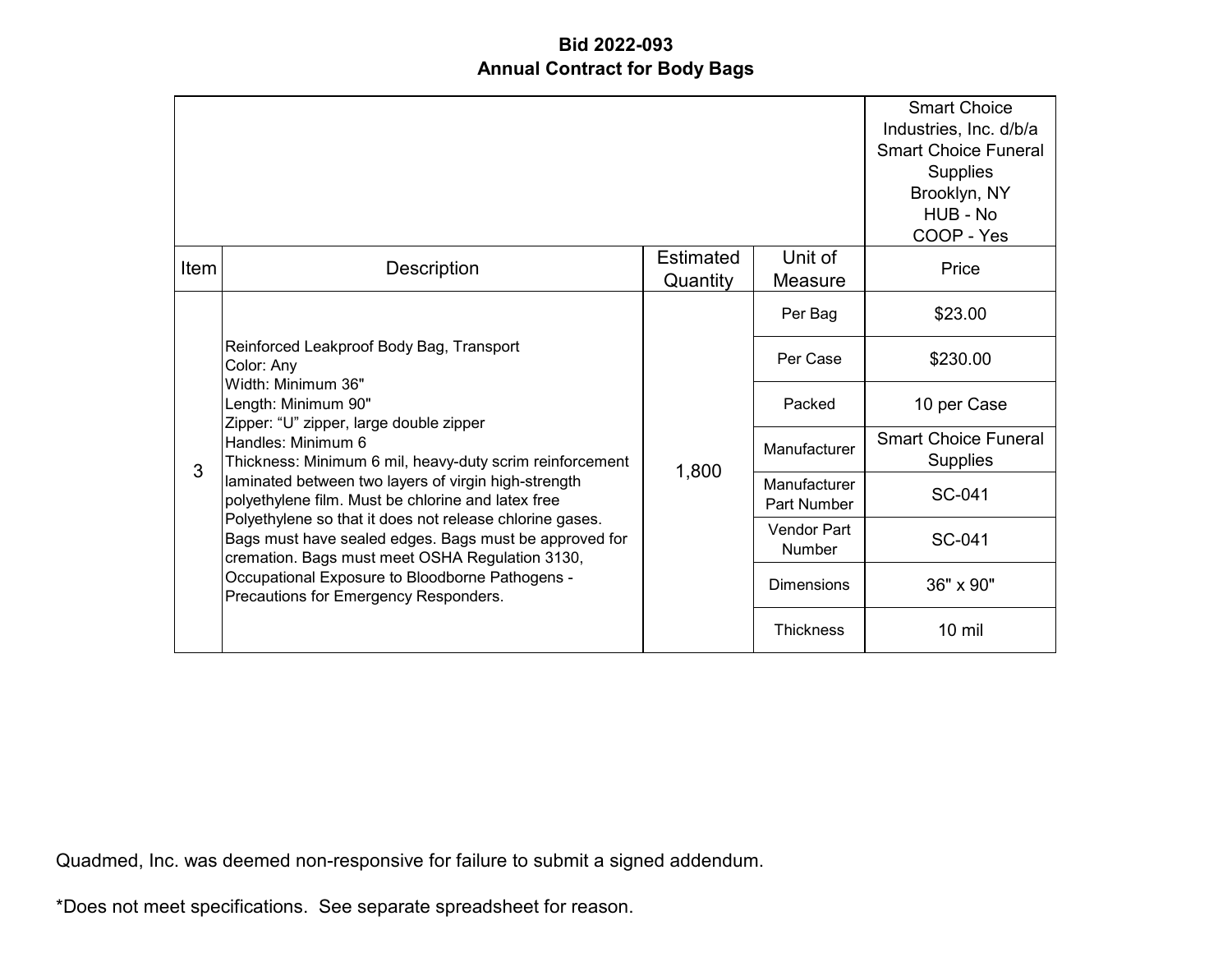|      |                                                                                                                                                                                                                                    |                       |                             | E.M. Adams Company<br>Fort Pierce, FL<br>HUB - No<br>COOP - Yes | Extra Packaging LLC<br>Boca Raton, FL<br>HUB - No<br>COOP - Yes |
|------|------------------------------------------------------------------------------------------------------------------------------------------------------------------------------------------------------------------------------------|-----------------------|-----------------------------|-----------------------------------------------------------------|-----------------------------------------------------------------|
| Item | Description                                                                                                                                                                                                                        | Estimated<br>Quantity | Unit of<br>Measure          | Price                                                           | Price                                                           |
|      | Reinforced Leakproof Body Bag, Disaster Bags<br>Color: Any<br>Width: Minimum 36"<br>Length: Minimum 90"<br>Zipper: "U" zipper, large double zipper Handles: Minimum 6<br>Thickness: Minimum 12 mil, heavy-duty scrim reinforcement | 150                   | Per Bag                     | <b>Primary</b><br>\$40.16                                       | Secondary<br>\$42.29                                            |
|      |                                                                                                                                                                                                                                    |                       | Per Case                    | \$241.00                                                        | \$422.90                                                        |
|      |                                                                                                                                                                                                                                    |                       | Packed                      | 6 per Case                                                      | 10 per Case                                                     |
| 4    |                                                                                                                                                                                                                                    |                       | Manufacturer                | E.M. Adams Company                                              | <b>Extra Packaging LLC</b>                                      |
|      | laminated between two layers of virgin high-strength<br>polyethylene film. Must be chlorine and latex free<br>Polyethylene so that it does not release chlorine gases.                                                             |                       | Manufacturer<br>Part Number | 1632B                                                           | B6-E-97CF-24M-<br>CFX06-US                                      |
|      | Bags must have sealed edges. Bags must be approved for<br>cremation. Bags must meet OSHA Regulation 3130,<br>Occupational Exposure to Bloodborne Pathogens -<br>Precautions for Emergency Responders.                              |                       | Vendor Part<br>Number       | 1632B                                                           | B6-E-97CF-24M-<br>CFX06-US                                      |
|      |                                                                                                                                                                                                                                    |                       | <b>Dimensions</b>           | 36" x 90"                                                       | 36" x 94"                                                       |
|      |                                                                                                                                                                                                                                    |                       | <b>Thickness</b>            | $12$ mil                                                        | 24 mil                                                          |

Quadmed, Inc. was deemed non-responsive for failure to submit a signed addendum.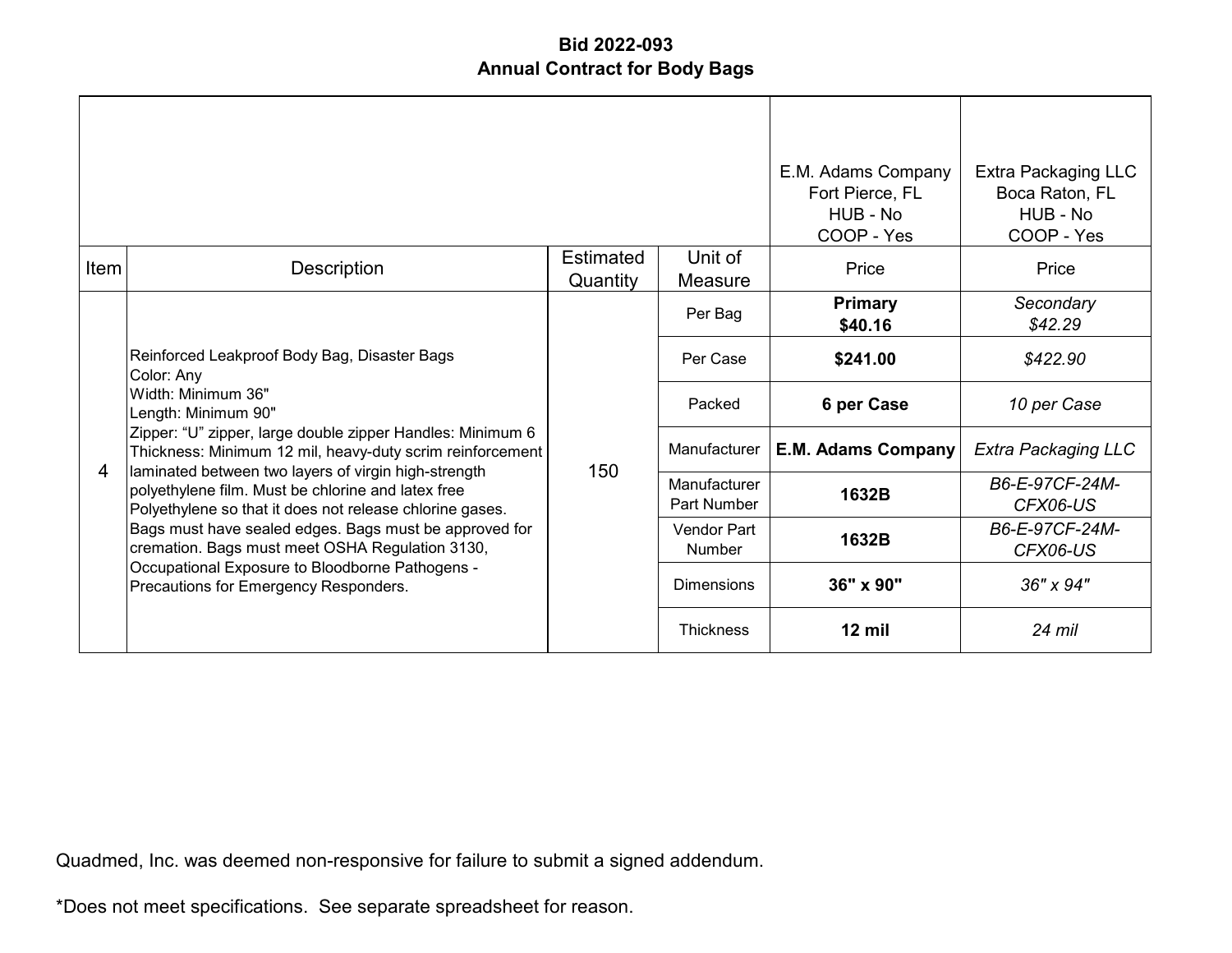|       |                                                                                                                                                                                                                                    |                              |                              | Henry Schein, Inc.<br>Melville, NY<br>HUB - No<br>COOP - Yes | <b>McKesson Medical-</b><br><b>Surgical Government</b><br><b>Solutions LLC</b><br>Henrico, VA<br>HUB - No<br>COOP - Yes |
|-------|------------------------------------------------------------------------------------------------------------------------------------------------------------------------------------------------------------------------------------|------------------------------|------------------------------|--------------------------------------------------------------|-------------------------------------------------------------------------------------------------------------------------|
| Item! | <b>Description</b>                                                                                                                                                                                                                 | <b>Estimated</b><br>Quantity | Unit of<br>Measure           | Price                                                        | Price                                                                                                                   |
|       | Reinforced Leakproof Body Bag, Disaster Bags<br>Color: Any<br>Width: Minimum 36"<br>Length: Minimum 90"<br>Zipper: "U" zipper, large double zipper Handles: Minimum 6<br>Thickness: Minimum 12 mil, heavy-duty scrim reinforcement |                              | Per Bag                      | $$24.77*$                                                    | \$77.17                                                                                                                 |
|       |                                                                                                                                                                                                                                    | 150                          | Per Case                     | \$123.85                                                     | \$463.02                                                                                                                |
|       |                                                                                                                                                                                                                                    |                              | Packed                       | 5 per Case                                                   | 6 per Case                                                                                                              |
| 4     |                                                                                                                                                                                                                                    |                              | Manufacturer                 | <b>ADI</b> Medical                                           | <b>LDI</b>                                                                                                              |
|       | laminated between two layers of virgin high-strength<br>polyethylene film. Must be chlorine and latex free<br>Polyethylene so that it does not release chlorine gases.                                                             |                              | Manufacturer<br>Part Number  | 40495                                                        | ETH2-3894                                                                                                               |
|       | Bags must have sealed edges. Bags must be approved for<br>cremation. Bags must meet OSHA Regulation 3130,<br>Occupational Exposure to Bloodborne Pathogens -<br>Precautions for Emergency Responders.                              |                              | <b>Vendor Part</b><br>Number | 4992428                                                      | 486938                                                                                                                  |
|       |                                                                                                                                                                                                                                    |                              | <b>Dimensions</b>            | 36" x 90"                                                    | 38" x 94"                                                                                                               |
|       |                                                                                                                                                                                                                                    |                              | <b>Thickness</b>             | .5 mm (19.685 mil)                                           | 20 mil                                                                                                                  |

Quadmed, Inc. was deemed non-responsive for failure to submit a signed addendum.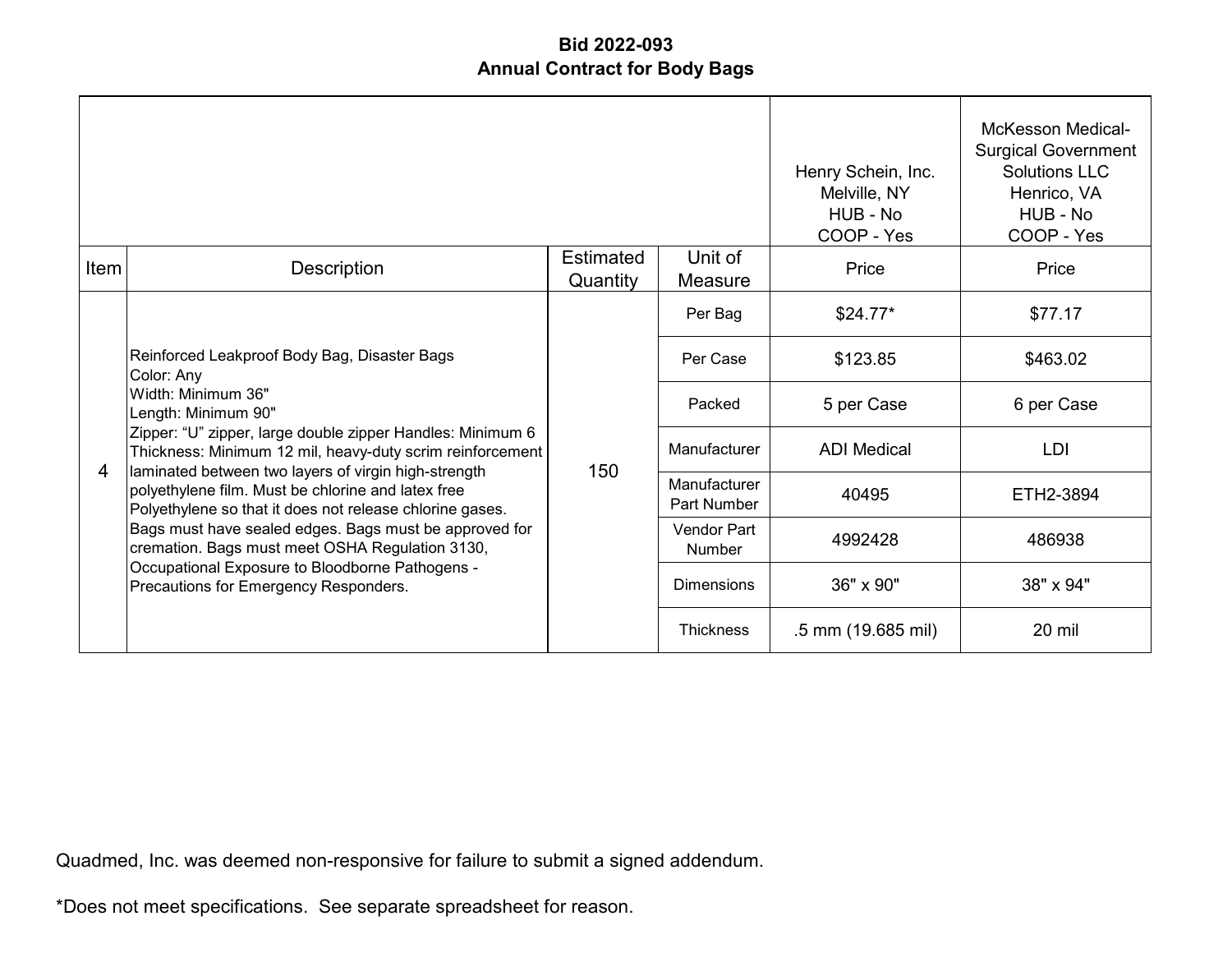|      |                                                                                                                                                                                                       |                       |                             | <b>MP Acquisition LLC</b><br>d/b/a Mopec<br>Madison Heights, MI<br>HUB - No<br>COOP - Yes | Salam International,<br>Inc.<br>Foothill Ranch, CA<br>HUB - No<br>COOP - Yes |
|------|-------------------------------------------------------------------------------------------------------------------------------------------------------------------------------------------------------|-----------------------|-----------------------------|-------------------------------------------------------------------------------------------|------------------------------------------------------------------------------|
| Item | Description                                                                                                                                                                                           | Estimated<br>Quantity | Unit of<br>Measure          | Price                                                                                     | Price                                                                        |
|      | Reinforced Leakproof Body Bag, Disaster Bags<br>Color: Any<br>Width: Minimum 36"<br>Length: Minimum 90"                                                                                               | 150                   | Per Bag                     | \$46.00                                                                                   | $$18.44*$                                                                    |
|      |                                                                                                                                                                                                       |                       | Per Case                    | \$322.00                                                                                  | \$276.60                                                                     |
|      |                                                                                                                                                                                                       |                       | Packed                      | 7 per Case                                                                                | 15 per Case                                                                  |
| 4    | Zipper: "U" zipper, large double zipper Handles: Minimum 6<br>Thickness: Minimum 12 mil, heavy-duty scrim reinforcement<br>laminated between two layers of virgin high-strength                       |                       | Manufacturer                | Mopec                                                                                     | Salam International,<br>Inc.                                                 |
|      | polyethylene film. Must be chlorine and latex free<br>Polyethylene so that it does not release chlorine gases.                                                                                        |                       | Manufacturer<br>Part Number | BE411-504-EZ                                                                              | 11-234                                                                       |
|      | Bags must have sealed edges. Bags must be approved for<br>cremation. Bags must meet OSHA Regulation 3130,<br>Occupational Exposure to Bloodborne Pathogens -<br>Precautions for Emergency Responders. |                       | Vendor Part<br>Number       | BE411-504-EZ                                                                              | 11-234                                                                       |
|      |                                                                                                                                                                                                       |                       | <b>Dimensions</b>           | 36" x 94"                                                                                 | 36" x 94"                                                                    |
|      |                                                                                                                                                                                                       |                       | <b>Thickness</b>            | $12 \text{ mil}$                                                                          | 16-19 mil                                                                    |

Quadmed, Inc. was deemed non-responsive for failure to submit a signed addendum.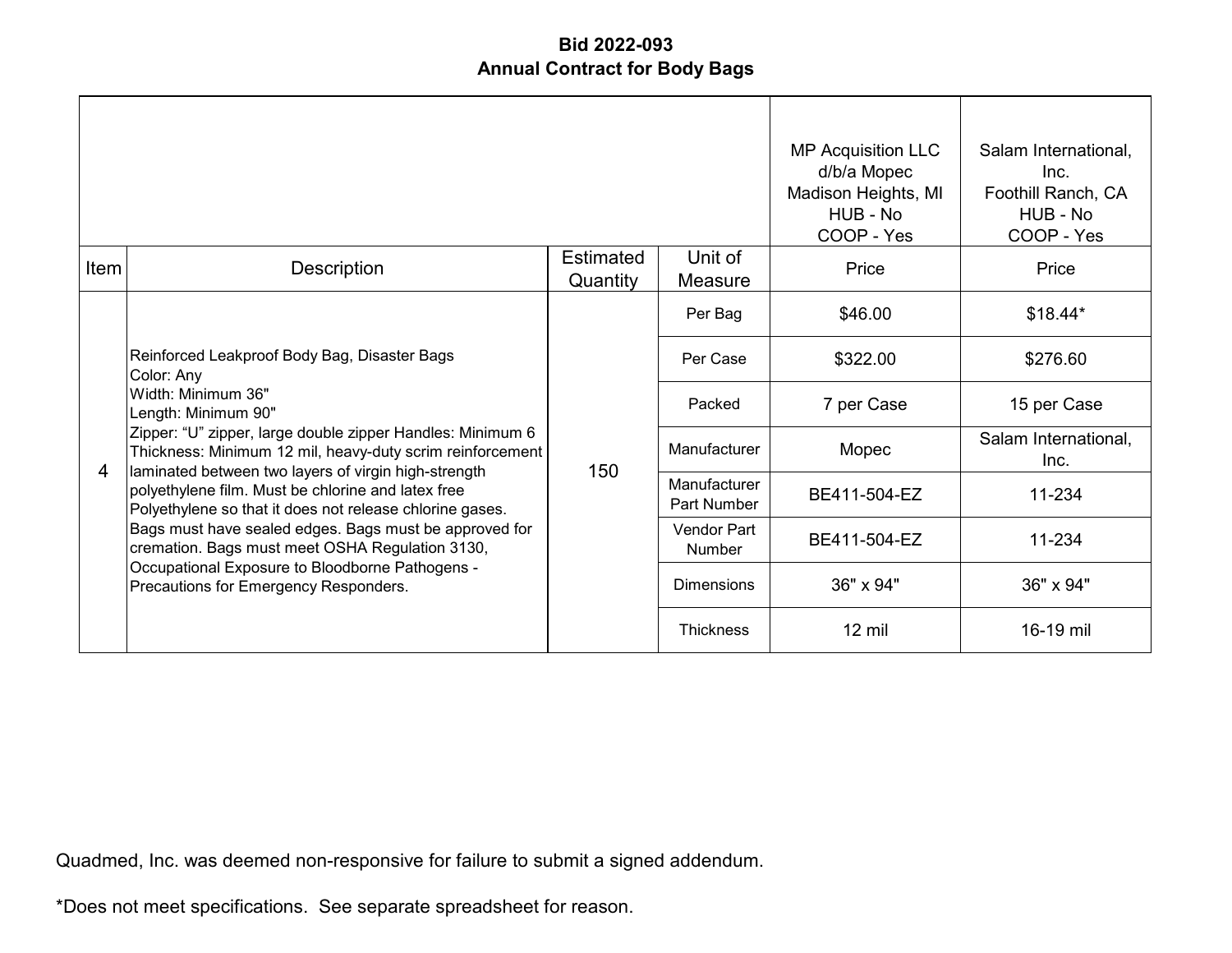|                |                                                                                                                                                                                                                                                                                            |                              |                              | <b>Smart Choice</b><br>Industries, Inc. d/b/a<br><b>Smart Choice Funeral</b><br><b>Supplies</b><br>Brooklyn, NY<br>HUB - No<br>COOP - Yes |
|----------------|--------------------------------------------------------------------------------------------------------------------------------------------------------------------------------------------------------------------------------------------------------------------------------------------|------------------------------|------------------------------|-------------------------------------------------------------------------------------------------------------------------------------------|
| Item           | <b>Description</b>                                                                                                                                                                                                                                                                         | <b>Estimated</b><br>Quantity | Unit of<br>Measure           | Price                                                                                                                                     |
|                |                                                                                                                                                                                                                                                                                            |                              | Per Bag                      | No Bid                                                                                                                                    |
|                | Reinforced Leakproof Body Bag, Disaster Bags<br>Color: Any<br>Width: Minimum 36"<br>Length: Minimum 90"<br>Zipper: "U" zipper, large double zipper Handles: Minimum 6<br>Thickness: Minimum 12 mil, heavy-duty scrim reinforcement<br>laminated between two layers of virgin high-strength | 150                          | Per Case                     | No Bid                                                                                                                                    |
|                |                                                                                                                                                                                                                                                                                            |                              | Packed                       | No Bid                                                                                                                                    |
| $\overline{4}$ |                                                                                                                                                                                                                                                                                            |                              | Manufacturer                 | No Bid                                                                                                                                    |
|                | polyethylene film. Must be chlorine and latex free<br>Polyethylene so that it does not release chlorine gases.                                                                                                                                                                             |                              | Manufacturer<br>Part Number  | No Bid                                                                                                                                    |
|                | Bags must have sealed edges. Bags must be approved for<br>cremation. Bags must meet OSHA Regulation 3130,<br>Occupational Exposure to Bloodborne Pathogens -<br>Precautions for Emergency Responders.                                                                                      |                              | Vendor Part<br><b>Number</b> | No Bid                                                                                                                                    |
|                |                                                                                                                                                                                                                                                                                            |                              | <b>Dimensions</b>            | No Bid                                                                                                                                    |
|                |                                                                                                                                                                                                                                                                                            |                              | <b>Thickness</b>             | No Bid                                                                                                                                    |

Quadmed, Inc. was deemed non-responsive for failure to submit a signed addendum.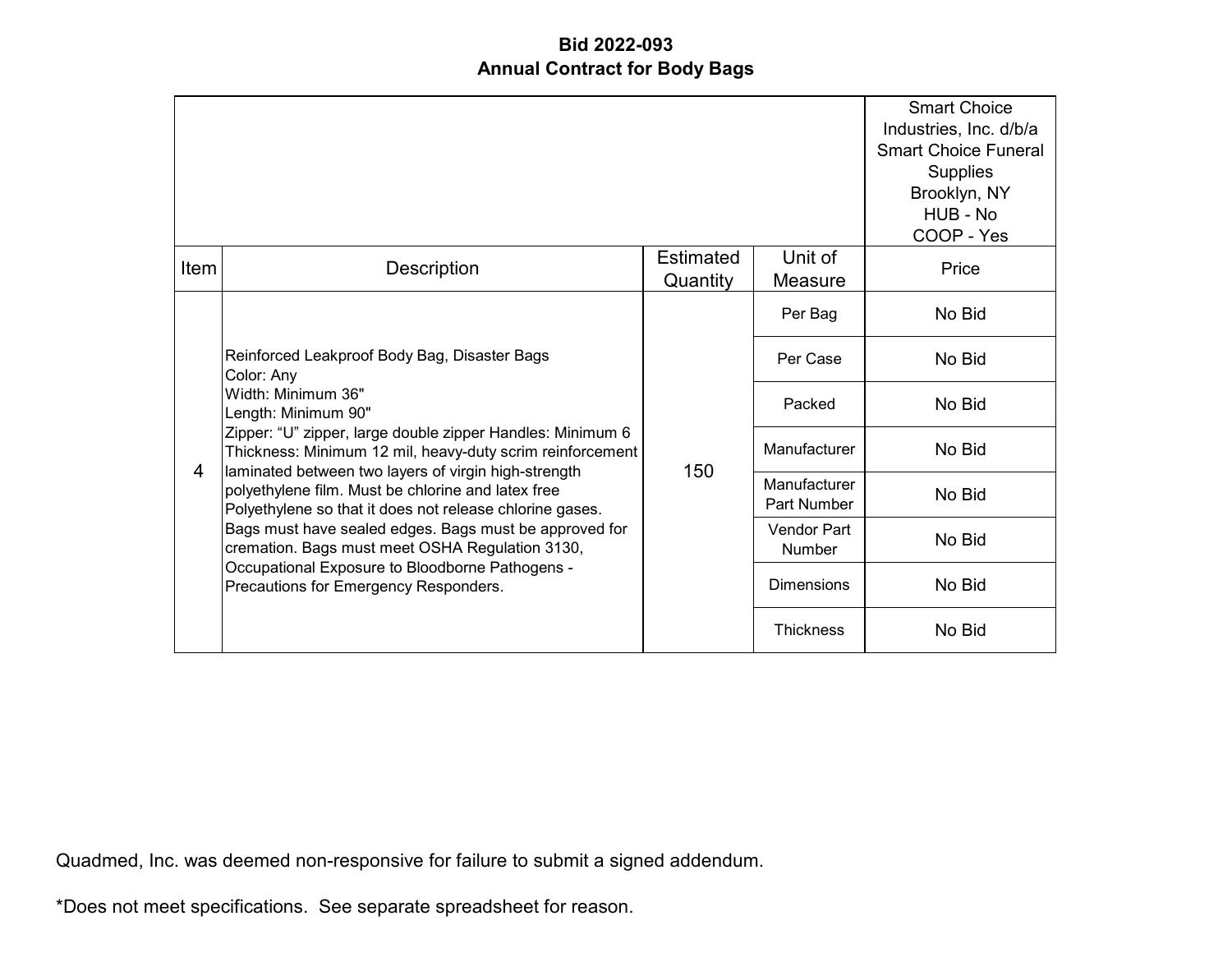|      |                                                                                                                                                                                                                                                                   |                              |                             | E.M. Adams Company<br>Fort Pierce, FL<br>HUB - No<br>COOP - Yes | Extra Packaging LLC<br>Boca Raton, FL<br>HUB - No<br>COOP - Yes |
|------|-------------------------------------------------------------------------------------------------------------------------------------------------------------------------------------------------------------------------------------------------------------------|------------------------------|-----------------------------|-----------------------------------------------------------------|-----------------------------------------------------------------|
| Item | Description                                                                                                                                                                                                                                                       | <b>Estimated</b><br>Quantity | Unit of<br>Measure          | Price                                                           | Price                                                           |
|      | Reinforced Leakproof Body Bag, Infant<br>Color: Any<br>Width: Minimum 18"<br>Length: Minimum 30"<br>Zipper: "U" zipper, large double zipper                                                                                                                       | 200                          | Per Bag                     | Secondary<br>\$8.10                                             | <b>Primary</b><br>\$3.40                                        |
|      |                                                                                                                                                                                                                                                                   |                              | Per Case                    | \$81.00                                                         | \$68.00                                                         |
|      |                                                                                                                                                                                                                                                                   |                              | Packed                      | 10 per Case                                                     | 20 per Case                                                     |
| 5    | Handles: None required<br>Thickness: Minimum 6 mil, heavy-duty scrim reinforcement                                                                                                                                                                                |                              | Manufacturer                | E.M. Adams Company                                              | <b>Extra Packaging LLC</b>                                      |
|      | laminated between two layers of virgin high-strength<br>polyethylene film. Must be chlorine and latex free                                                                                                                                                        |                              | Manufacturer<br>Part Number | 1616W                                                           | T1-E-50CF-10M-<br><b>NOHDL-MX</b>                               |
|      | Polyethylene so that it does not release chlorine gases.<br>Bags must have sealed edges. Bags must be approved for<br>cremation. Bags must meet OSHA Regulation 3130,<br>Occupational Exposure to Bloodborne Pathogens -<br>Precautions for Emergency Responders. |                              | Vendor Part<br>Number       | 1616W                                                           | T1-E-50CF-10M-<br><b>NOHDL-MX</b>                               |
|      |                                                                                                                                                                                                                                                                   |                              | <b>Dimensions</b>           | 18" x 30"                                                       | 22" x 30"                                                       |
|      |                                                                                                                                                                                                                                                                   |                              | <b>Thickness</b>            | 6 mil                                                           | $10$ mil                                                        |

Quadmed, Inc. was deemed non-responsive for failure to submit a signed addendum.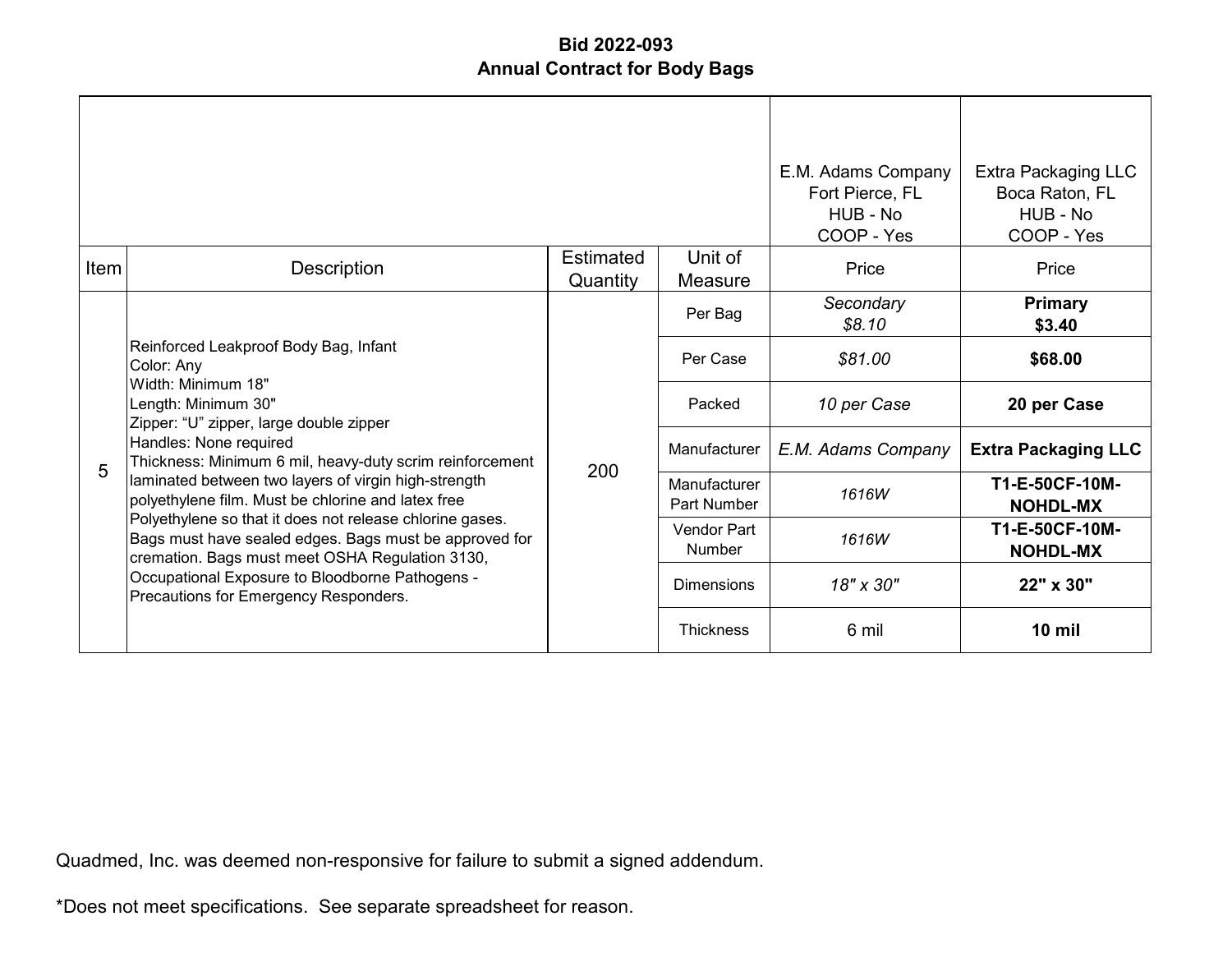|      |                                                                                                                                                                                                                                                                   |                              |                             | Henry Schein, Inc.<br>Melville, NY<br>HUB - No<br>COOP - Yes | <b>McKesson Medical-</b><br><b>Surgical Government</b><br><b>Solutions LLC</b><br>Henrico, VA<br>HUB - No<br>COOP - Yes |
|------|-------------------------------------------------------------------------------------------------------------------------------------------------------------------------------------------------------------------------------------------------------------------|------------------------------|-----------------------------|--------------------------------------------------------------|-------------------------------------------------------------------------------------------------------------------------|
| Item | <b>Description</b>                                                                                                                                                                                                                                                | <b>Estimated</b><br>Quantity | Unit of<br>Measure          | Price                                                        | Price                                                                                                                   |
|      | Reinforced Leakproof Body Bag, Infant<br>Color: Any<br>Width: Minimum 18"<br>Length: Minimum 30"<br>Zipper: "U" zipper, large double zipper<br>Handles: None required<br>Thickness: Minimum 6 mil, heavy-duty scrim reinforcement                                 |                              | Per Bag                     | $$3.13*$                                                     | \$10.71                                                                                                                 |
|      |                                                                                                                                                                                                                                                                   | 200                          | Per Case                    | \$62.60                                                      | \$128.49                                                                                                                |
|      |                                                                                                                                                                                                                                                                   |                              | Packed                      | 20 per Case                                                  | 12 per Case                                                                                                             |
| 5    |                                                                                                                                                                                                                                                                   |                              | Manufacturer                | <b>ADI</b> Medical                                           | LDI                                                                                                                     |
|      | laminated between two layers of virgin high-strength<br>polyethylene film. Must be chlorine and latex free                                                                                                                                                        |                              | Manufacturer<br>Part Number | 40469                                                        | <b>EMD2-2448A</b>                                                                                                       |
|      | Polyethylene so that it does not release chlorine gases.<br>Bags must have sealed edges. Bags must be approved for<br>cremation. Bags must meet OSHA Regulation 3130,<br>Occupational Exposure to Bloodborne Pathogens -<br>Precautions for Emergency Responders. |                              | Vendor Part<br>Number       | None                                                         | 979262                                                                                                                  |
|      |                                                                                                                                                                                                                                                                   |                              | <b>Dimensions</b>           | 18' x 27"                                                    | 24" x 48"                                                                                                               |
|      |                                                                                                                                                                                                                                                                   |                              | <b>Thickness</b>            | .18 mm (7.0866 mil)                                          | 8 mil                                                                                                                   |

Quadmed, Inc. was deemed non-responsive for failure to submit a signed addendum.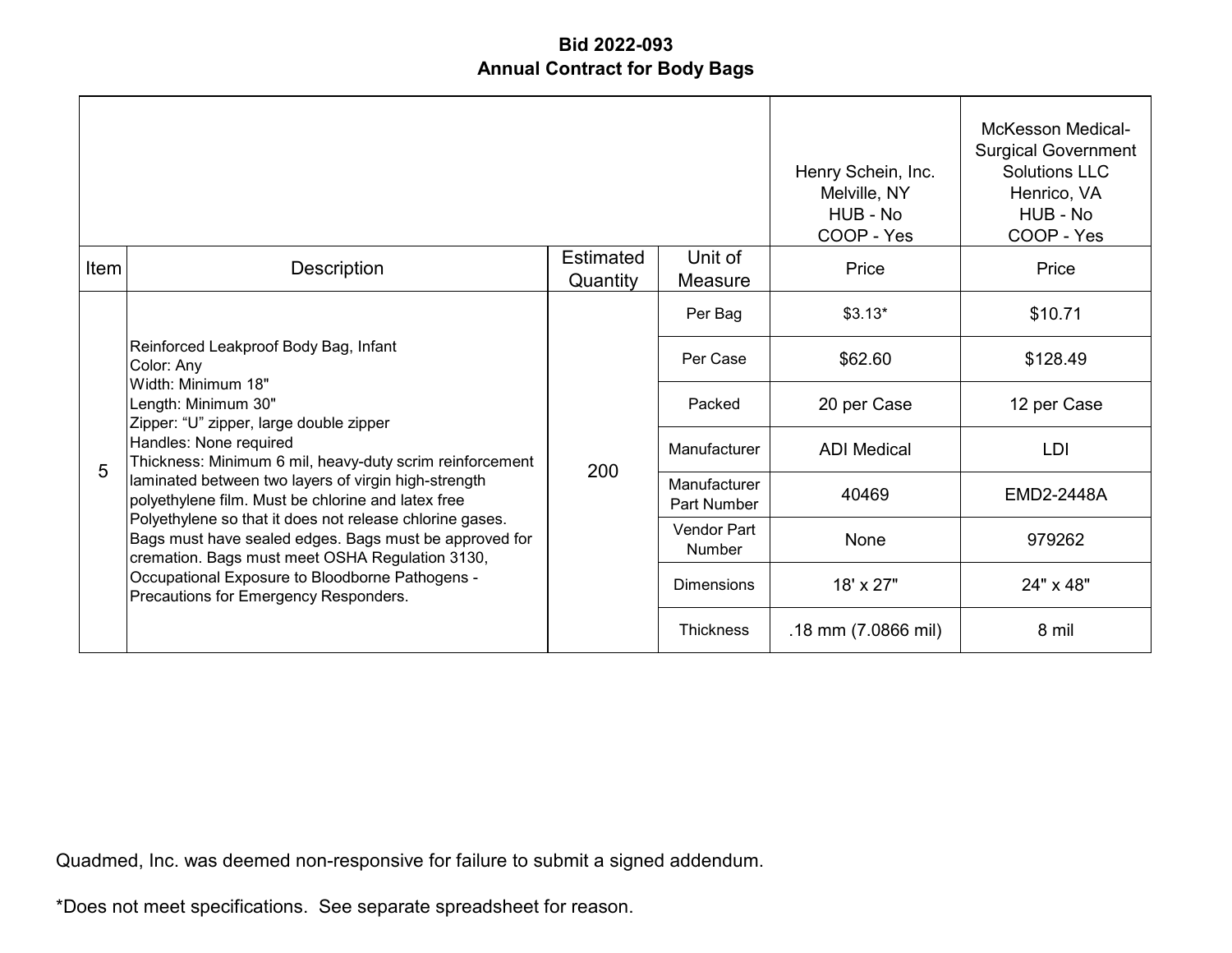|      |                                                                                                                                                                                                                                                                   |                              | <b>MP Acquisition LLC</b><br>d/b/a Mopec<br>Madison Heights, MI<br>HUB - No<br>COOP - Yes | Salam International,<br>Inc.<br>Foothill Ranch, CA<br>HUB - No<br>COOP - Yes |                              |
|------|-------------------------------------------------------------------------------------------------------------------------------------------------------------------------------------------------------------------------------------------------------------------|------------------------------|-------------------------------------------------------------------------------------------|------------------------------------------------------------------------------|------------------------------|
| Item | Description                                                                                                                                                                                                                                                       | <b>Estimated</b><br>Quantity | Unit of<br>Measure                                                                        | Price                                                                        | Price                        |
|      | Reinforced Leakproof Body Bag, Infant<br>Color: Any<br>Width: Minimum 18"<br>Length: Minimum 30"<br>Zipper: "U" zipper, large double zipper                                                                                                                       | 200                          | Per Bag                                                                                   | $$10.00*$                                                                    | $$7.75*$                     |
|      |                                                                                                                                                                                                                                                                   |                              | Per Case                                                                                  | \$200.00                                                                     | \$155.00                     |
|      |                                                                                                                                                                                                                                                                   |                              | Packed                                                                                    | 20 per Case                                                                  | 20 per Case                  |
| 5    | Handles: None required<br>Thickness: Minimum 6 mil, heavy-duty scrim reinforcement                                                                                                                                                                                |                              | Manufacturer                                                                              | Mopec                                                                        | Salam International,<br>Inc. |
|      | laminated between two layers of virgin high-strength<br>polyethylene film. Must be chlorine and latex free                                                                                                                                                        |                              | Manufacturer<br>Part Number                                                               | BE411-228W-LZ                                                                | 11-226                       |
|      | Polyethylene so that it does not release chlorine gases.<br>Bags must have sealed edges. Bags must be approved for<br>cremation. Bags must meet OSHA Regulation 3130,<br>Occupational Exposure to Bloodborne Pathogens -<br>Precautions for Emergency Responders. |                              | Vendor Part<br>Number                                                                     | BE411-228W-LZ                                                                | 11-226                       |
|      |                                                                                                                                                                                                                                                                   |                              | <b>Dimensions</b>                                                                         | 12" x 24"                                                                    | 24" x 48"                    |
|      |                                                                                                                                                                                                                                                                   |                              | <b>Thickness</b>                                                                          | 7 mil                                                                        | 16-19 mil                    |

Quadmed, Inc. was deemed non-responsive for failure to submit a signed addendum.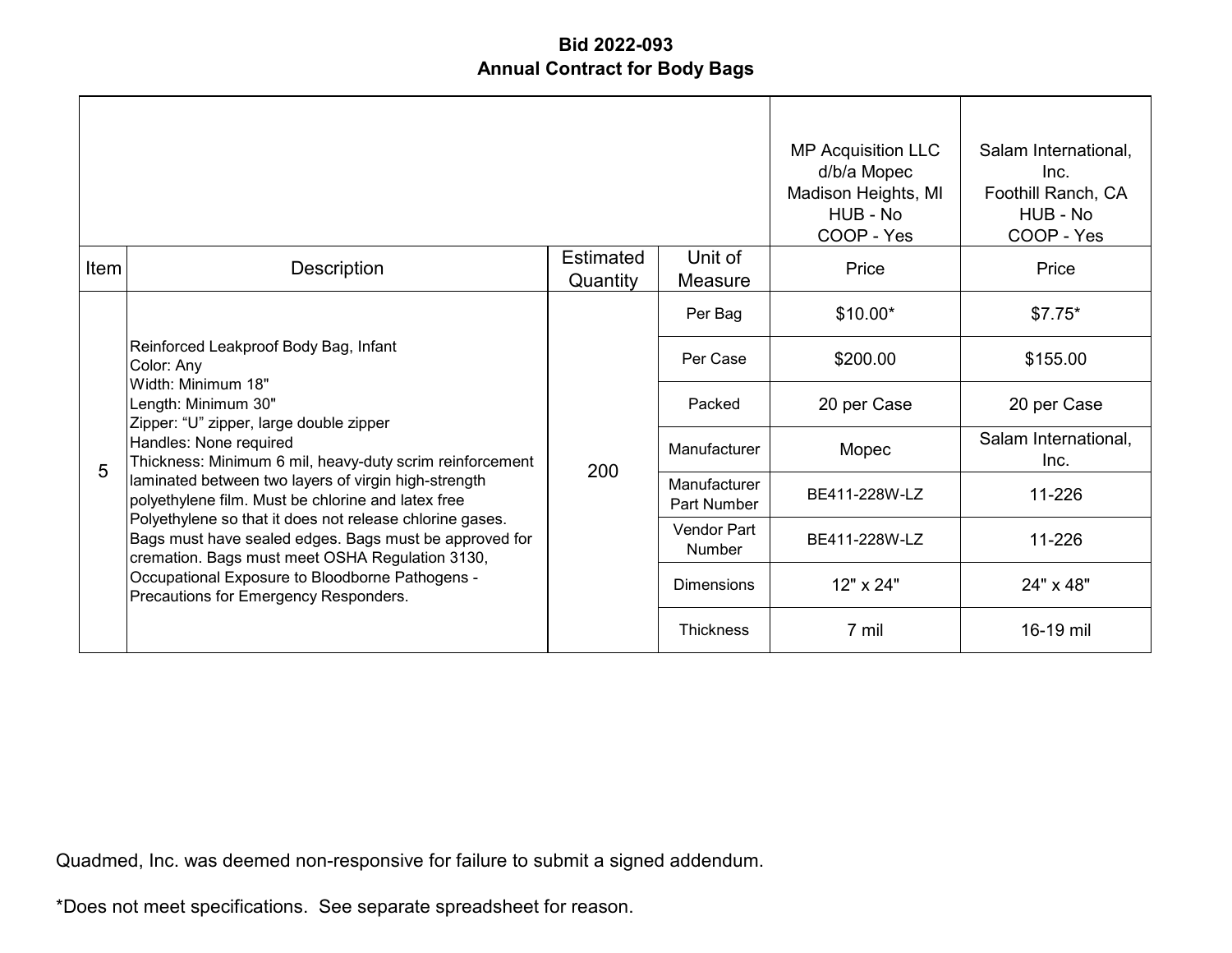|      |                                                                                                                                                                                                                                   |                              |                              | <b>Smart Choice</b><br>Industries, Inc. d/b/a<br><b>Smart Choice Funeral</b><br>Supplies<br>Brooklyn, NY<br>HUB - No<br>COOP - Yes |
|------|-----------------------------------------------------------------------------------------------------------------------------------------------------------------------------------------------------------------------------------|------------------------------|------------------------------|------------------------------------------------------------------------------------------------------------------------------------|
| Item | Description                                                                                                                                                                                                                       | <b>Estimated</b><br>Quantity | Unit of<br>Measure           | Price                                                                                                                              |
|      |                                                                                                                                                                                                                                   |                              | Per Bag                      | $$3.00*$                                                                                                                           |
|      | Reinforced Leakproof Body Bag, Infant<br>Color: Any<br>Width: Minimum 18"<br>Length: Minimum 30"<br>Zipper: "U" zipper, large double zipper<br>Handles: None required<br>Thickness: Minimum 6 mil, heavy-duty scrim reinforcement | 200                          | Per Case                     | \$150.00                                                                                                                           |
|      |                                                                                                                                                                                                                                   |                              | Packed                       | 50 per Case                                                                                                                        |
| 5    |                                                                                                                                                                                                                                   |                              | Manufacturer                 | <b>Smart Choice Funeral</b><br><b>Supplies</b>                                                                                     |
|      | laminated between two layers of virgin high-strength<br>polyethylene film. Must be chlorine and latex free                                                                                                                        |                              | Manufacturer<br>Part Number  | <b>SC-1932IF</b>                                                                                                                   |
|      | Polyethylene so that it does not release chlorine gases.<br>Bags must have sealed edges. Bags must be approved for<br>cremation. Bags must meet OSHA Regulation 3130,                                                             |                              | Vendor Part<br><b>Number</b> | <b>SC-1932IF</b>                                                                                                                   |
|      | Occupational Exposure to Bloodborne Pathogens -<br>Precautions for Emergency Responders.                                                                                                                                          |                              | <b>Dimensions</b>            | 22" x 30"                                                                                                                          |
|      |                                                                                                                                                                                                                                   |                              | <b>Thickness</b>             | 7 mil                                                                                                                              |

Quadmed, Inc. was deemed non-responsive for failure to submit a signed addendum.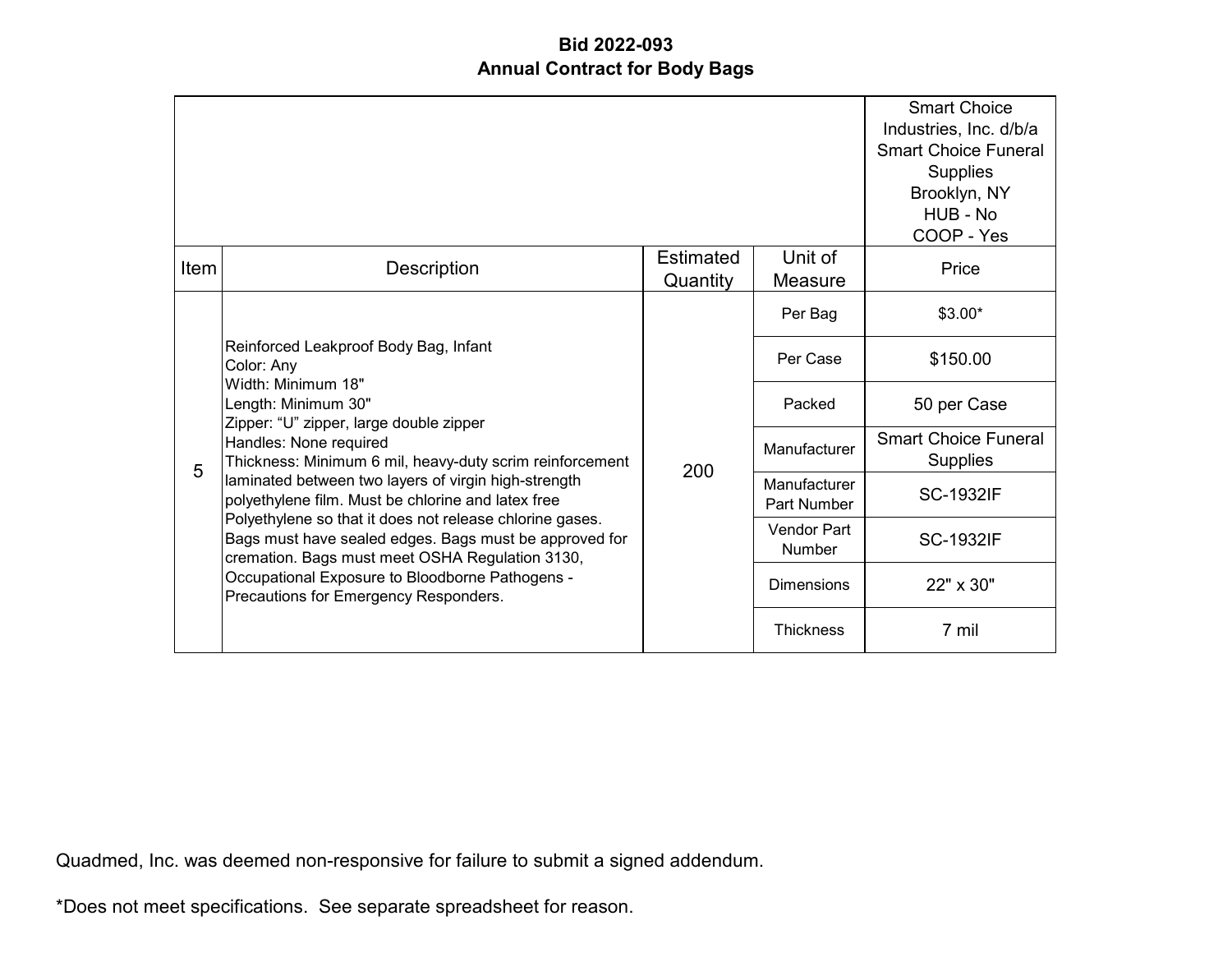|      |                                                                                                                                                                                                                                      |                              | E.M. Adams Company<br>Fort Pierce, FL<br>HUB - No<br>COOP - Yes | <b>Extra Packaging LLC</b><br>Boca Raton, FL<br>HUB - No<br>COOP - Yes |                                   |
|------|--------------------------------------------------------------------------------------------------------------------------------------------------------------------------------------------------------------------------------------|------------------------------|-----------------------------------------------------------------|------------------------------------------------------------------------|-----------------------------------|
| Item | Description                                                                                                                                                                                                                          | <b>Estimated</b><br>Quantity | Unit of<br>Measure                                              | Price                                                                  | Price                             |
|      |                                                                                                                                                                                                                                      |                              | Per Bag                                                         | Primary<br>\$8.40                                                      | Secondary<br>\$9.35               |
|      | Reinforced Leakproof Body Bag, Pediatric<br>Color: Any<br>Width: Minimum 28"<br>Length: Minimum 40"<br>Zipper: "U" zipper, large double zipper<br>Handles: None required<br>Thickness: Minimum 6 mil, heavy-duty scrim reinforcement | 200                          | Per Case                                                        | \$84.00                                                                | \$187.00                          |
|      |                                                                                                                                                                                                                                      |                              | Packed                                                          | 10 per Case                                                            | 20 per Case                       |
| 6    |                                                                                                                                                                                                                                      |                              | Manufacturer                                                    | <b>E.M. Adams Company</b>                                              | <b>Extra Packaging LLC</b>        |
|      | laminated between two layers of virgin high-strength<br>polyethylene film. Must be chlorine and latex free                                                                                                                           |                              | Manufacturer<br><b>Part Number</b>                              | 1615W                                                                  | T3-E-50CF-12M-<br><b>NOHOL-MX</b> |
|      | Polyethylene so that it does not release chlorine gases.<br>Bags must have sealed edges. Bags must be approved for<br>cremation. Bags must meet OSHA Regulation 3130,                                                                |                              | <b>Vendor Part</b><br><b>Number</b>                             | 1615W                                                                  | T3-E-50CF-12M-<br><b>NOHOL-MX</b> |
|      | Occupational Exposure to Bloodborne Pathogens -<br>Precautions for Emergency Responders.                                                                                                                                             |                              | <b>Dimensions</b>                                               | 33" x 40"                                                              | 36" x 60"                         |
|      |                                                                                                                                                                                                                                      |                              | <b>Thickness</b>                                                | 6 mil                                                                  | $12$ mil                          |
|      | Discount for Items not listed above                                                                                                                                                                                                  |                              |                                                                 | No Bid                                                                 | By Levels                         |
|      | Minimum order requirements                                                                                                                                                                                                           |                              |                                                                 | None                                                                   | <b>Case Quantity</b>              |

Quadmed, Inc. was deemed non-responsive for failure to submit a signed addendum.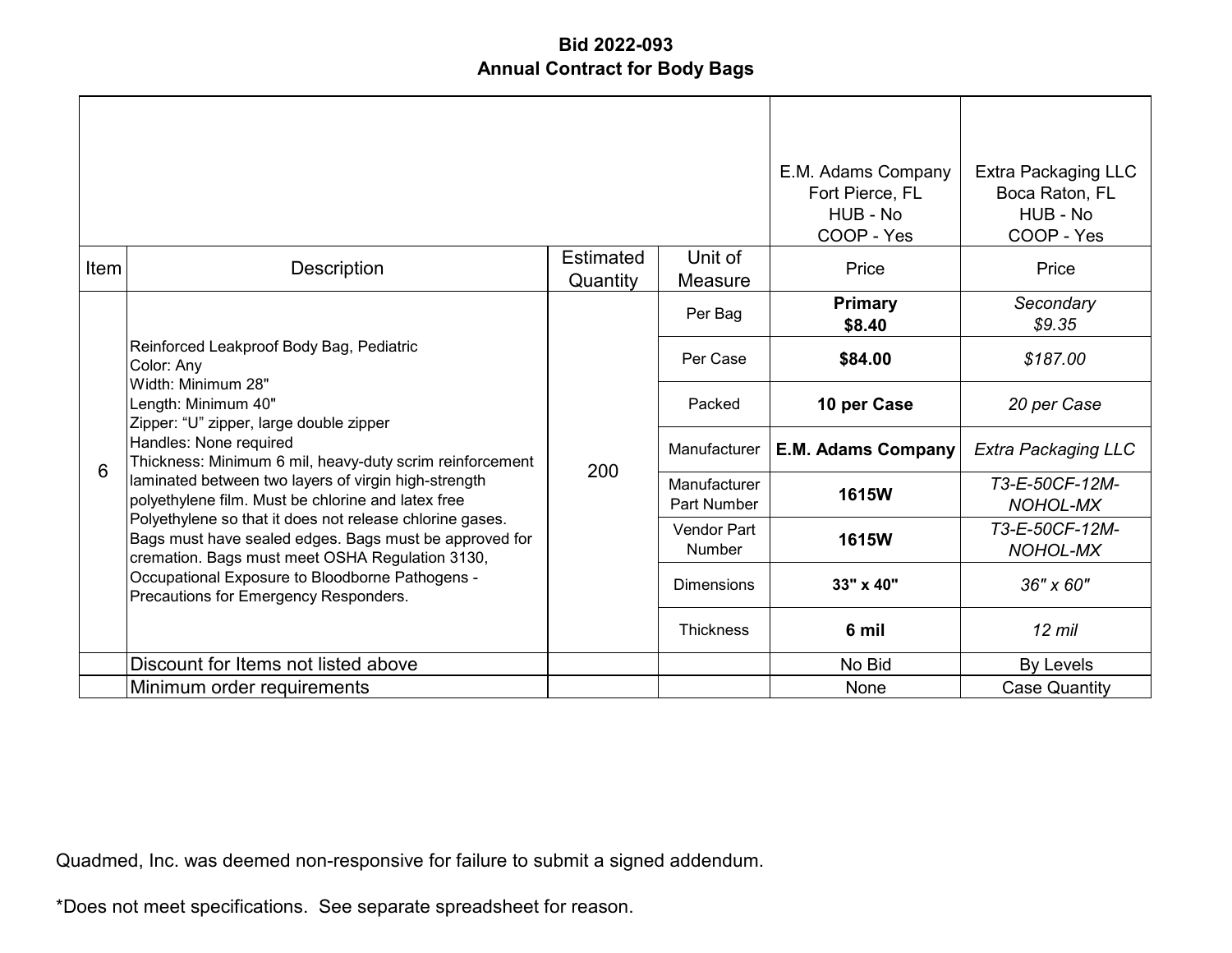|      |                                                                                                                                                                                                                                      |                       |                              | Henry Schein, Inc.<br>Melville, NY<br>HUB - No<br>COOP - Yes | <b>McKesson Medical-</b><br><b>Surgical Government</b><br><b>Solutions LLC</b><br>Henrico, VA<br>HUB - No<br>COOP - Yes |
|------|--------------------------------------------------------------------------------------------------------------------------------------------------------------------------------------------------------------------------------------|-----------------------|------------------------------|--------------------------------------------------------------|-------------------------------------------------------------------------------------------------------------------------|
| Item | Description                                                                                                                                                                                                                          | Estimated<br>Quantity | Unit of<br>Measure           | Price                                                        | Price                                                                                                                   |
|      |                                                                                                                                                                                                                                      |                       | Per Bag                      | \$4.64*                                                      | No Bid                                                                                                                  |
|      | Reinforced Leakproof Body Bag, Pediatric<br>Color: Any<br>Width: Minimum 28"<br>Length: Minimum 40"<br>Zipper: "U" zipper, large double zipper<br>Handles: None required<br>Thickness: Minimum 6 mil, heavy-duty scrim reinforcement | 200                   | Per Case                     | \$46.40                                                      | No Bid                                                                                                                  |
|      |                                                                                                                                                                                                                                      |                       | Packed                       | 10 per Case                                                  | No Bid                                                                                                                  |
| 6    |                                                                                                                                                                                                                                      |                       | Manufacturer                 | <b>ADI</b> Medical                                           | No Bid                                                                                                                  |
|      | laminated between two layers of virgin high-strength<br>polyethylene film. Must be chlorine and latex free                                                                                                                           |                       | Manufacturer<br>Part Number  | 40479                                                        | No Bid                                                                                                                  |
|      | Polyethylene so that it does not release chlorine gases.<br>Bags must have sealed edges. Bags must be approved for<br>cremation. Bags must meet OSHA Regulation 3130,                                                                |                       | <b>Vendor Part</b><br>Number | 4993396                                                      | No Bid                                                                                                                  |
|      | Occupational Exposure to Bloodborne Pathogens -<br>Precautions for Emergency Responders.                                                                                                                                             |                       | <b>Dimensions</b>            | 28" x 48"                                                    | No Bid                                                                                                                  |
|      |                                                                                                                                                                                                                                      |                       | <b>Thickness</b>             | .18 mm (7.0866 mil)                                          | No Bid                                                                                                                  |
|      | Discount for Items not listed above                                                                                                                                                                                                  |                       |                              | 34%                                                          | No Bid                                                                                                                  |
|      | Minimum order requirements                                                                                                                                                                                                           |                       |                              | <b>Case Quantity</b>                                         | <b>None</b>                                                                                                             |

Quadmed, Inc. was deemed non-responsive for failure to submit a signed addendum.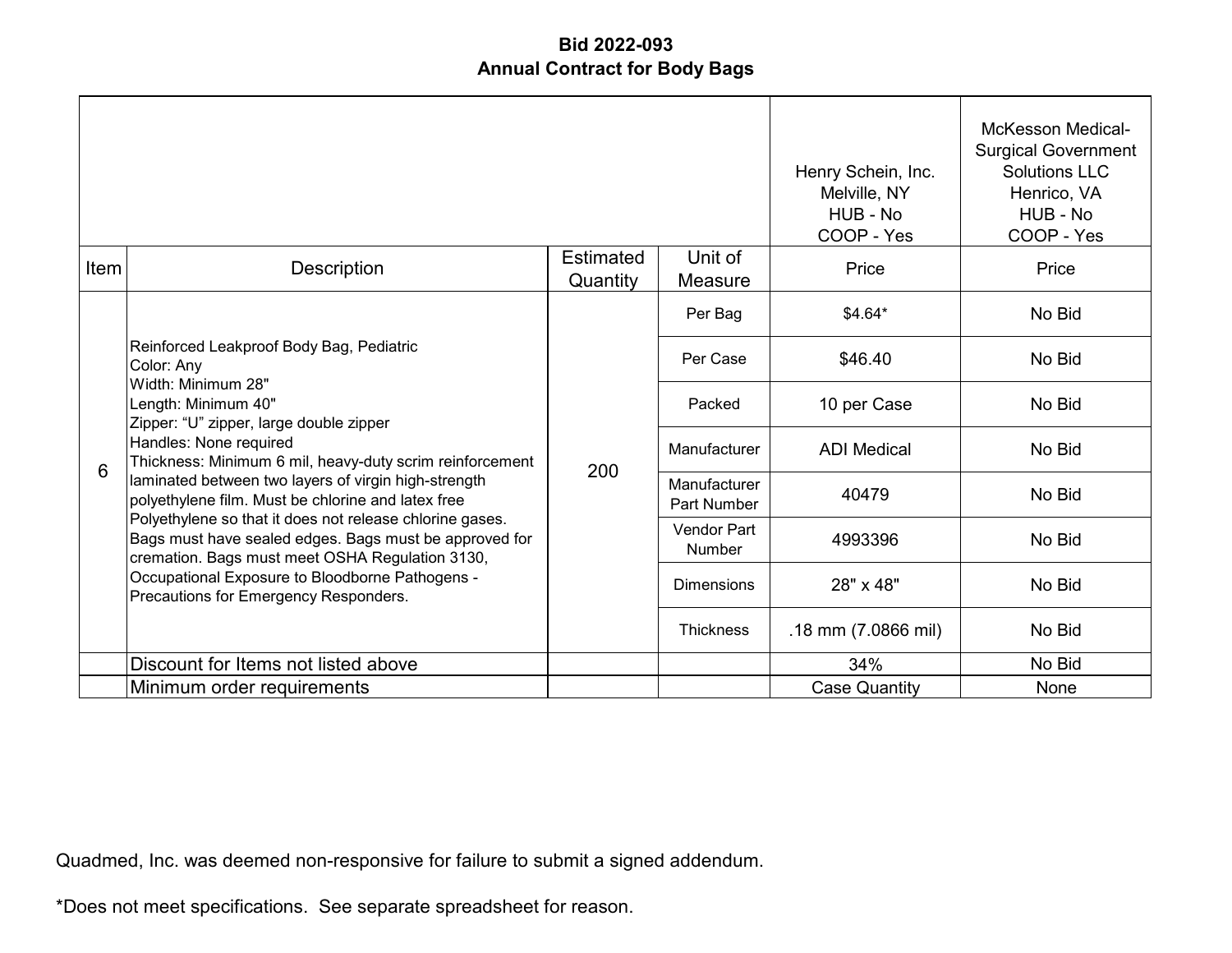|      |                                                                                                                                                                                                                                      |                       |                                     | <b>MP Acquisition LLC</b><br>d/b/a Mopec<br>Madison Heights, MI<br>HUB - No<br>COOP - Yes | Salam International,<br>Inc.<br>Foothill Ranch, CA<br>HUB - No<br>COOP - Yes |
|------|--------------------------------------------------------------------------------------------------------------------------------------------------------------------------------------------------------------------------------------|-----------------------|-------------------------------------|-------------------------------------------------------------------------------------------|------------------------------------------------------------------------------|
| Item | Description                                                                                                                                                                                                                          | Estimated<br>Quantity | Unit of<br>Measure                  | Price                                                                                     | Price                                                                        |
|      |                                                                                                                                                                                                                                      |                       | Per Bag                             | $$12.00*$                                                                                 | $$7.75*$                                                                     |
|      | Reinforced Leakproof Body Bag, Pediatric<br>Color: Any<br>Width: Minimum 28"<br>Length: Minimum 40"<br>Zipper: "U" zipper, large double zipper<br>Handles: None required<br>Thickness: Minimum 6 mil, heavy-duty scrim reinforcement | 200                   | Per Case                            | \$240.00                                                                                  | \$155.00                                                                     |
|      |                                                                                                                                                                                                                                      |                       | Packed                              | 20 per Case                                                                               | 20 per Case                                                                  |
| 6    |                                                                                                                                                                                                                                      |                       | Manufacturer                        | Mopec                                                                                     | Salam International,<br>Inc.                                                 |
|      | laminated between two layers of virgin high-strength<br>polyethylene film. Must be chlorine and latex free                                                                                                                           |                       | Manufacturer<br>Part Number         | BE411-226W-EZ                                                                             | 11-226                                                                       |
|      | Polyethylene so that it does not release chlorine gases.<br>Bags must have sealed edges. Bags must be approved for<br>cremation. Bags must meet OSHA Regulation 3130,                                                                |                       | <b>Vendor Part</b><br><b>Number</b> | BE411-226W-EZ                                                                             | 11-226                                                                       |
|      | Occupational Exposure to Bloodborne Pathogens -<br>Precautions for Emergency Responders.                                                                                                                                             |                       | <b>Dimensions</b>                   | 24" x 48"                                                                                 | 24" x 48"                                                                    |
|      |                                                                                                                                                                                                                                      |                       | <b>Thickness</b>                    | 7 mil                                                                                     | 16-19 mil                                                                    |
|      | Discount for Items not listed above                                                                                                                                                                                                  |                       |                                     | 5%                                                                                        | No Bid                                                                       |
|      | Minimum order requirements                                                                                                                                                                                                           |                       |                                     | \$500.00                                                                                  | <b>None</b>                                                                  |

Quadmed, Inc. was deemed non-responsive for failure to submit a signed addendum.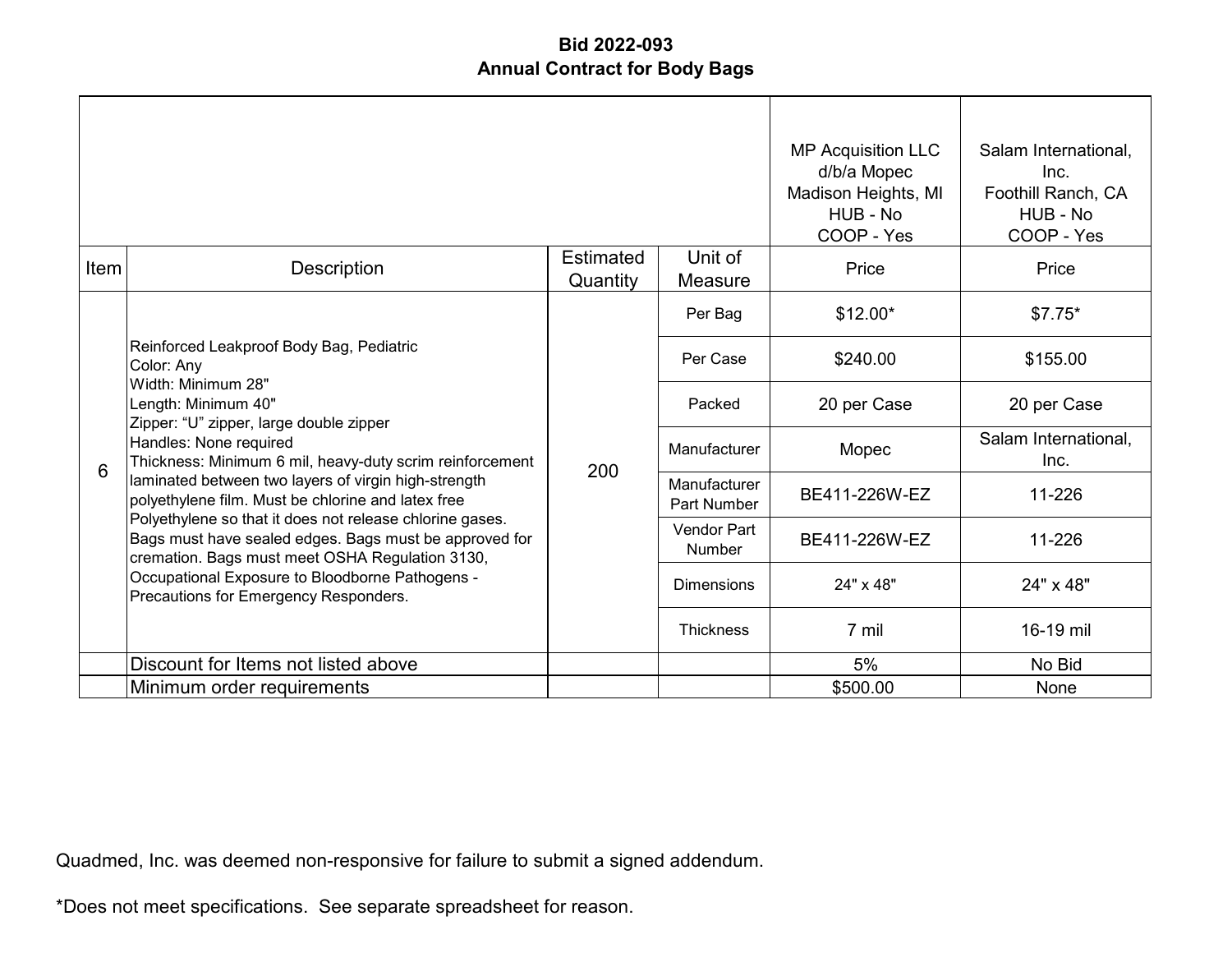|      |                                                                                                                                                                                                                                                                                                                                                                                                                                                                                                                             |                              |                             | <b>Smart Choice</b><br>Industries, Inc. d/b/a<br><b>Smart Choice Funeral</b><br><b>Supplies</b><br>Brooklyn, NY<br>HUB - No<br>COOP - Yes |
|------|-----------------------------------------------------------------------------------------------------------------------------------------------------------------------------------------------------------------------------------------------------------------------------------------------------------------------------------------------------------------------------------------------------------------------------------------------------------------------------------------------------------------------------|------------------------------|-----------------------------|-------------------------------------------------------------------------------------------------------------------------------------------|
| Item | <b>Description</b>                                                                                                                                                                                                                                                                                                                                                                                                                                                                                                          | <b>Estimated</b><br>Quantity | Unit of<br>Measure          | Price                                                                                                                                     |
|      | Reinforced Leakproof Body Bag, Pediatric<br>Color: Any<br>Width: Minimum 28"<br>Length: Minimum 40"<br>Zipper: "U" zipper, large double zipper<br>Handles: None required<br>Thickness: Minimum 6 mil, heavy-duty scrim reinforcement<br>laminated between two layers of virgin high-strength<br>polyethylene film. Must be chlorine and latex free<br>Polyethylene so that it does not release chlorine gases.<br>Bags must have sealed edges. Bags must be approved for<br>cremation. Bags must meet OSHA Regulation 3130, |                              | Per Bag                     | \$6.65*                                                                                                                                   |
|      |                                                                                                                                                                                                                                                                                                                                                                                                                                                                                                                             | 200                          | Per Case                    | \$133.00                                                                                                                                  |
|      |                                                                                                                                                                                                                                                                                                                                                                                                                                                                                                                             |                              | Packed                      | 20 per Case                                                                                                                               |
| 6    |                                                                                                                                                                                                                                                                                                                                                                                                                                                                                                                             |                              | Manufacturer                | <b>Smart Choice Funeral</b><br><b>Supplies</b>                                                                                            |
|      |                                                                                                                                                                                                                                                                                                                                                                                                                                                                                                                             |                              | Manufacturer<br>Part Number | SC-CP28                                                                                                                                   |
|      |                                                                                                                                                                                                                                                                                                                                                                                                                                                                                                                             |                              | Vendor Part<br>Number       | SC-CP28                                                                                                                                   |
|      | Occupational Exposure to Bloodborne Pathogens -<br>Precautions for Emergency Responders.                                                                                                                                                                                                                                                                                                                                                                                                                                    |                              | <b>Dimensions</b>           | 32" x 48"                                                                                                                                 |
|      |                                                                                                                                                                                                                                                                                                                                                                                                                                                                                                                             |                              | <b>Thickness</b>            | 8 mil                                                                                                                                     |
|      | Discount for Items not listed above                                                                                                                                                                                                                                                                                                                                                                                                                                                                                         |                              |                             | No Bid                                                                                                                                    |
|      | Minimum order requirements                                                                                                                                                                                                                                                                                                                                                                                                                                                                                                  |                              |                             | None                                                                                                                                      |

Quadmed, Inc. was deemed non-responsive for failure to submit a signed addendum.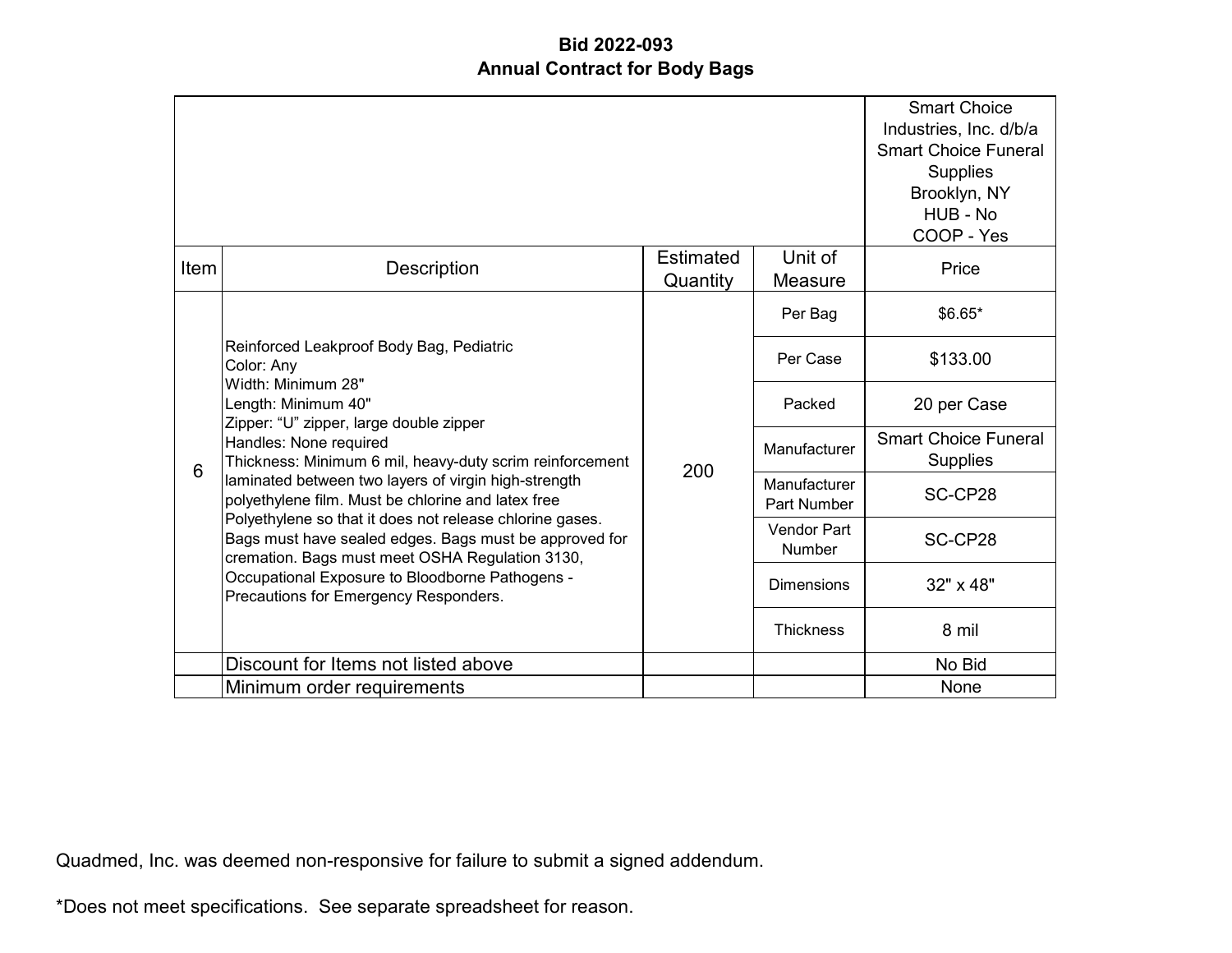#### Bid 2022-093 Annual Contract for Body Bags Justification for Non-Awards

|                | Item Product Description                               | Vendor                                                                         | Reason                                                                        |
|----------------|--------------------------------------------------------|--------------------------------------------------------------------------------|-------------------------------------------------------------------------------|
|                | Reinforced Leakproof Body Bag, Adult                   | Henry Schein, Inc.                                                             | Bag ripped at seam upon sample testing.                                       |
| 1              | Reinforced Leakproof Body Bag, Adult                   | Salam International, Inc.                                                      | Bag leaked upon sample testing.                                               |
| 1              | Reinforced Leakproof Body Bag, Adult                   | Smart Choice Industries, Inc.<br>d/b/a Smart Choice Funeral<br><b>Supplies</b> | Bag tore at cold temperature upon sample<br>testing.                          |
| $\overline{2}$ | Reinforced Leakproof Body Bag,<br><b>Bariatric</b>     | <b>Extra Packaging LLC</b>                                                     | Bag does not meet minimum size requirement.                                   |
| $\overline{2}$ | Reinforced Leakproof Body Bag,<br><b>Bariatric</b>     | MP Acquisition LLC d/b/a Mopec                                                 | Bag does not meet minimum size requirement.                                   |
| 3              | Reinforced Leakproof Body Bag,<br>Transport            | MP Acquisition LLC d/b/a Mopec                                                 | Bag does not meet minimum size requirement.                                   |
| 3              | Reinforced Leakproof Body Bag,<br>Transport            | Salam International, Inc.                                                      | Bag leaked upon sample testing.                                               |
| $\overline{4}$ | Reinforced Leakproof Body Bag,<br><b>Disaster Bags</b> | Henry Schein, Inc.                                                             | Zipper broke upon sample testing.                                             |
| $\overline{4}$ | Reinforced Leakproof Body Bag,<br><b>Disaster Bags</b> | Salam International, Inc.                                                      | Bag leaked upon sample testing.                                               |
| 5              | Reinforced Leakproof Body Bag, Infant                  | Henry Schein, Inc.                                                             | Bag does not meet minimum size requirement.                                   |
| 5              | Reinforced Leakproof Body Bag, Infant                  | MP Acquisition LLC d/b/a Mopec                                                 | Bag does not meet minimum size requirement.                                   |
| 5              | Reinforced Leakproof Body Bag, Infant                  | Salam International, Inc.                                                      | Bag is not infant sized.                                                      |
| 5              | Reinforced Leakproof Body Bag, Infant                  | Smart Choice Industries, Inc.<br>d/b/a Smart Choice Funeral<br><b>Supplies</b> | Bag had a straight zipper and specifications<br>were for a double "U" zipper. |
| 6              | Reinforced Leakproof Body Bag,<br>Pediatric            | Henry Schein, Inc.                                                             | Bag had a straight zipper and specifications<br>were for a double "U" zipper. |
| 6              | Reinforced Leakproof Body Bag,<br>Pediatric            | MP Acquisition LLC d/b/a Mopec                                                 | Bag does not meet minimum size requirement.                                   |